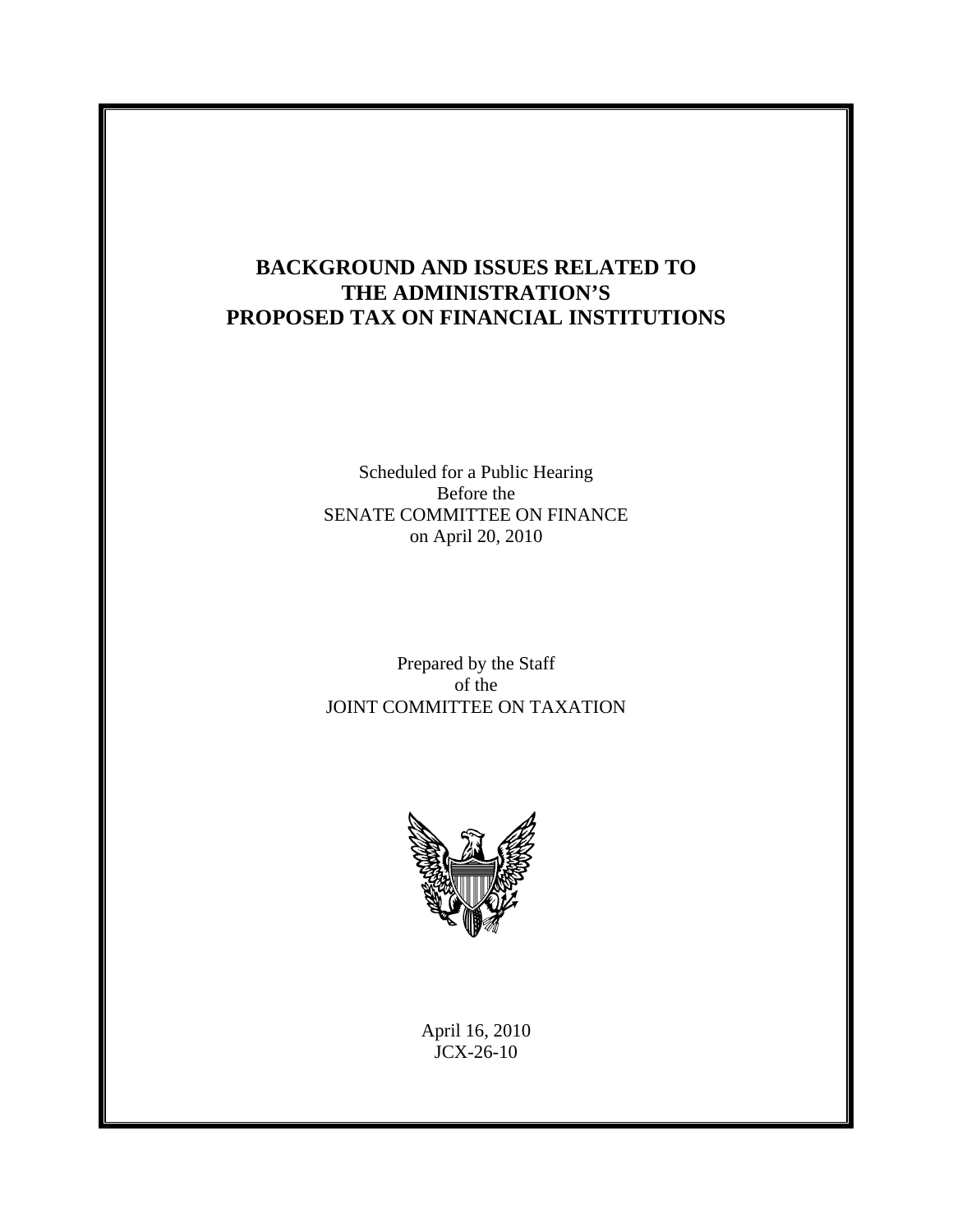# **CONTENTS**

|                                                                                   | Page |
|-----------------------------------------------------------------------------------|------|
|                                                                                   |      |
|                                                                                   |      |
| I.                                                                                |      |
|                                                                                   |      |
|                                                                                   |      |
|                                                                                   |      |
| II. PRESENT LAW FEDERAL INCOME TAXATION OF FINANCIAL                              |      |
|                                                                                   |      |
|                                                                                   |      |
|                                                                                   |      |
|                                                                                   |      |
| C. Gains and Losses with Respect to Securities Held by Financial Institutions  11 |      |
|                                                                                   |      |
|                                                                                   |      |
|                                                                                   |      |
|                                                                                   |      |
|                                                                                   |      |
|                                                                                   |      |
|                                                                                   |      |
| $1_{-}$                                                                           |      |
|                                                                                   |      |
| 3.                                                                                |      |
| 4.                                                                                |      |
| 5.                                                                                |      |
| 6.                                                                                |      |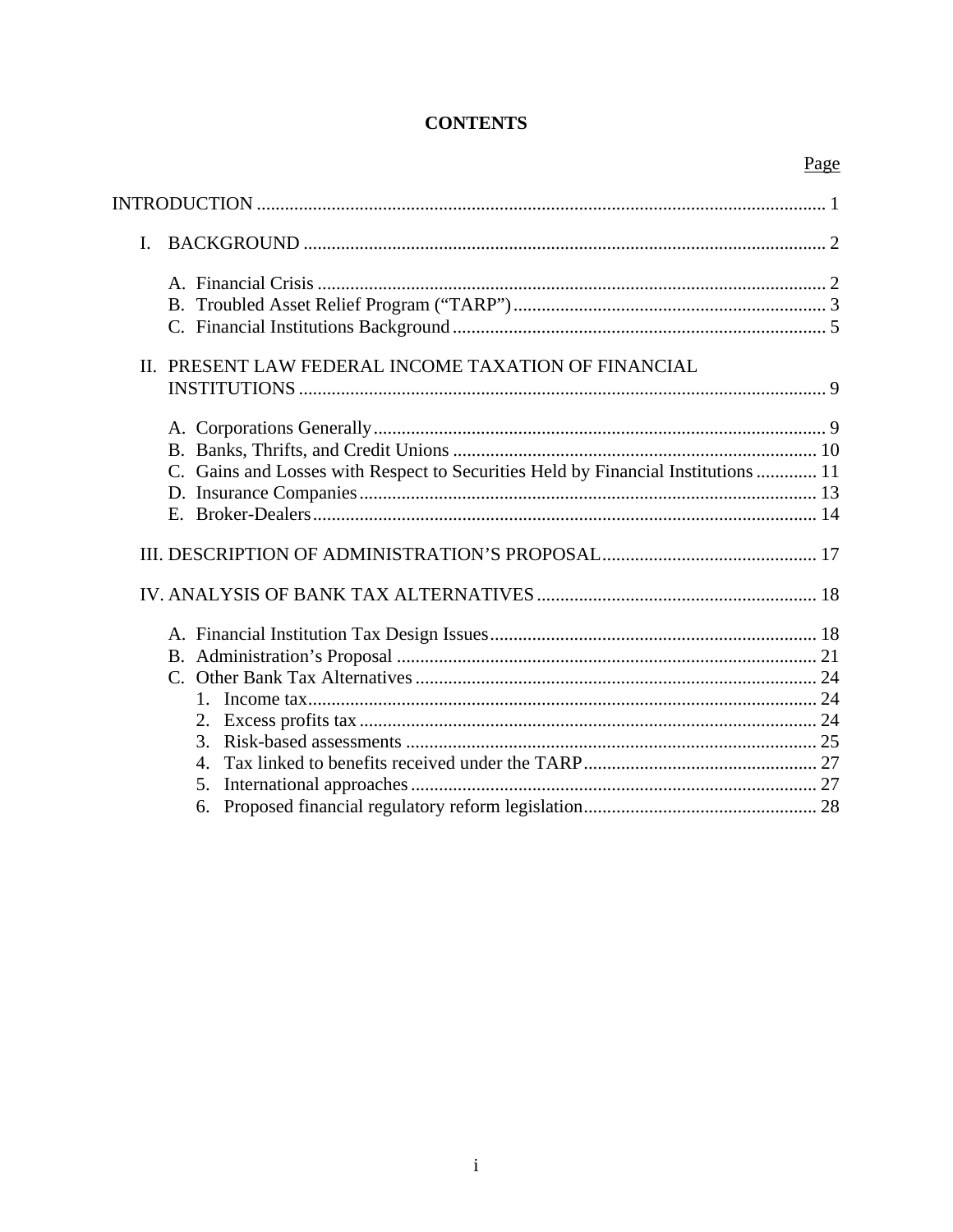#### **INTRODUCTION**

The Senate Committee on Finance has scheduled a public hearing on April 20, 2010, on the Administration's proposed tax on financial institutions regarding the Troubled Assets Relief Program ("TARP"). This document,<sup>1</sup> prepared by the staff of the Joint Committee on Taxation, provides a discussion of Federal income tax issues related to the Administration's financial crisis responsibility fee and, more generally, sector-specific taxes on financial institutions. Except as otherwise noted, all references to sections in this document are to sections of the Internal Revenue Code of 1986, as amended (the "Code").

Part One provides general background related to the recent financial crisis, the Federal government's response, and an overview of financial institutions. Part Two describes present law related to the Federal income taxation of financial institutions including banks, thrifts, bank and thrift holding companies, credit unions, insurance companies, securities broker-dealers, and certain other financial institutions. Part Three describes the Administration's proposed financial crisis responsibility fee. Part Four provides a discussion of the basic design considerations for crafting a sector-specific tax on financial institutions and a description and analysis of possible bank tax alternatives.

 $\frac{1}{1}$  This document may be cited as follows: Joint Committee on Taxation*, Background and Issues Related to the Administration's Proposed Tax on Financial Institutions (JCX-26-10), April 16, 2010. This document can be* found on the Joint Committee on Taxation's website at www.jct.gov.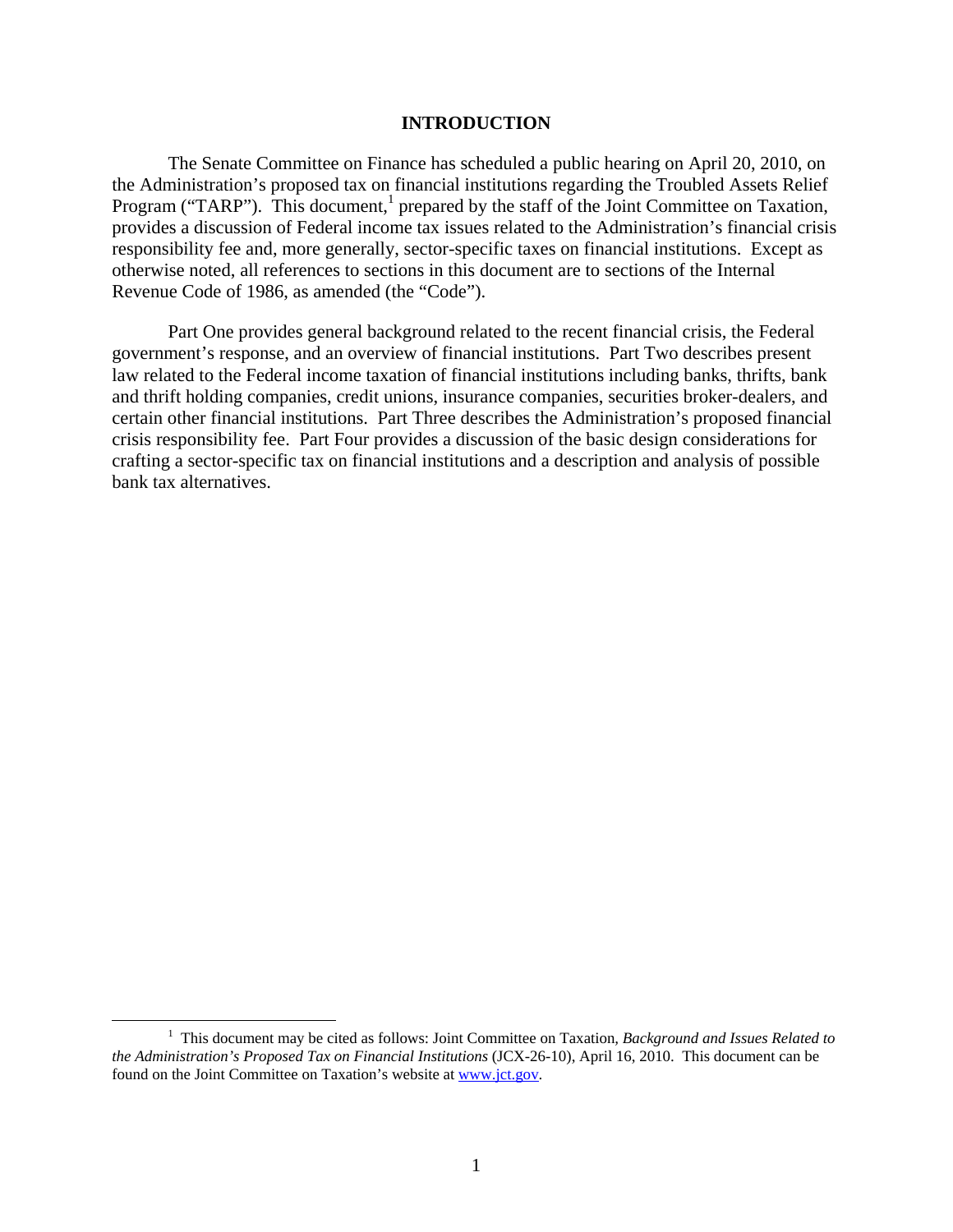## **I. BACKGROUND**

#### **A. Financial Crisis**

Beginning in 2007, the credit markets began to tighten as issues surfaced with respect to subprime mortgage lending to risky borrowers.<sup>2</sup> As mortgage defaults and delinquencies accelerated, investors, including financial institutions, realized losses on loans and mortgagebacked securities. Investors, including financial institutions, withdrew debt and equity contracting the lending base. Credit became difficult to obtain, even for potential borrowers who would ordinarily have been considered good credit risks for institutions. By September 2008, several large financial firms failed or nearly failed, resulting in severely constricted credit and financial markets.<sup>3</sup> Stock prices fell sharply as investors lost confidence in the financial markets and as uncertainty about the risk exposure of financial institutions led investors to question and discount their future profitability.

The lack of available credit and overall bearish investor sentiment resulted in a rapid and deep global economic contraction that persisted through at least early 2009. Job losses, foreclosures, and falling consumer confidence continued. In addition, financial institutions experienced significant losses and numerous banks failed, each of which contributed to a continuation of tight credit policies. As a result of the crisis in the capital markets, the ability of businesses and individuals to borrow money was severely restricted. Businesses, limited in their ability to borrow, continued to reduce costs through employment cuts and inventory reductions.

Lack of information exacerbated problems along various dimensions. Lack of information about the true credit quality underlying mortgage backed securities led rating agencies and investors to assess the value of such securities improperly. Lack of information prevented firms from credibly signaling their true exposure to credit losses. Lack of information about whether, and the terms under which, the government would intervene to resolve those institutions with greater exposure to credit losses contributed to uncertainty about whether creditors would be repaid, increasing short-term borrowing costs and encouraging firms to increase their cash reserves. Lack of information prevented potential borrowers from credibly signaling their creditworthiness, restricting opportunities for financial institutions to generate profits to ease concerns. In the absence of information, the capital markets ceased to function normally.4

 $\frac{1}{2}$  Congressional Research Service, *Government Interventions in Response to Financial Turmoil (R41073)*, February 1, 2010, by Baird Webel and Marc Labonte, available at http://www.crs.gov/ReportPDF/R41073.pdf.

 $3$  Including the filing for Chapter 11 bankruptcy by Lehman Brothers at http://www.lehman.com/press/pdf\_2008/091508\_lbhi\_chapter11\_announce.pdf.

<sup>&</sup>lt;sup>4</sup> For a canonical examination of the impact of uncertainty on markets, see George A. Akerlof, "The Market for 'Lemons': Quality Uncertainty and the Market Mechanism," *Quarterly Journal of Economics*, August 1970, pp. 488-500.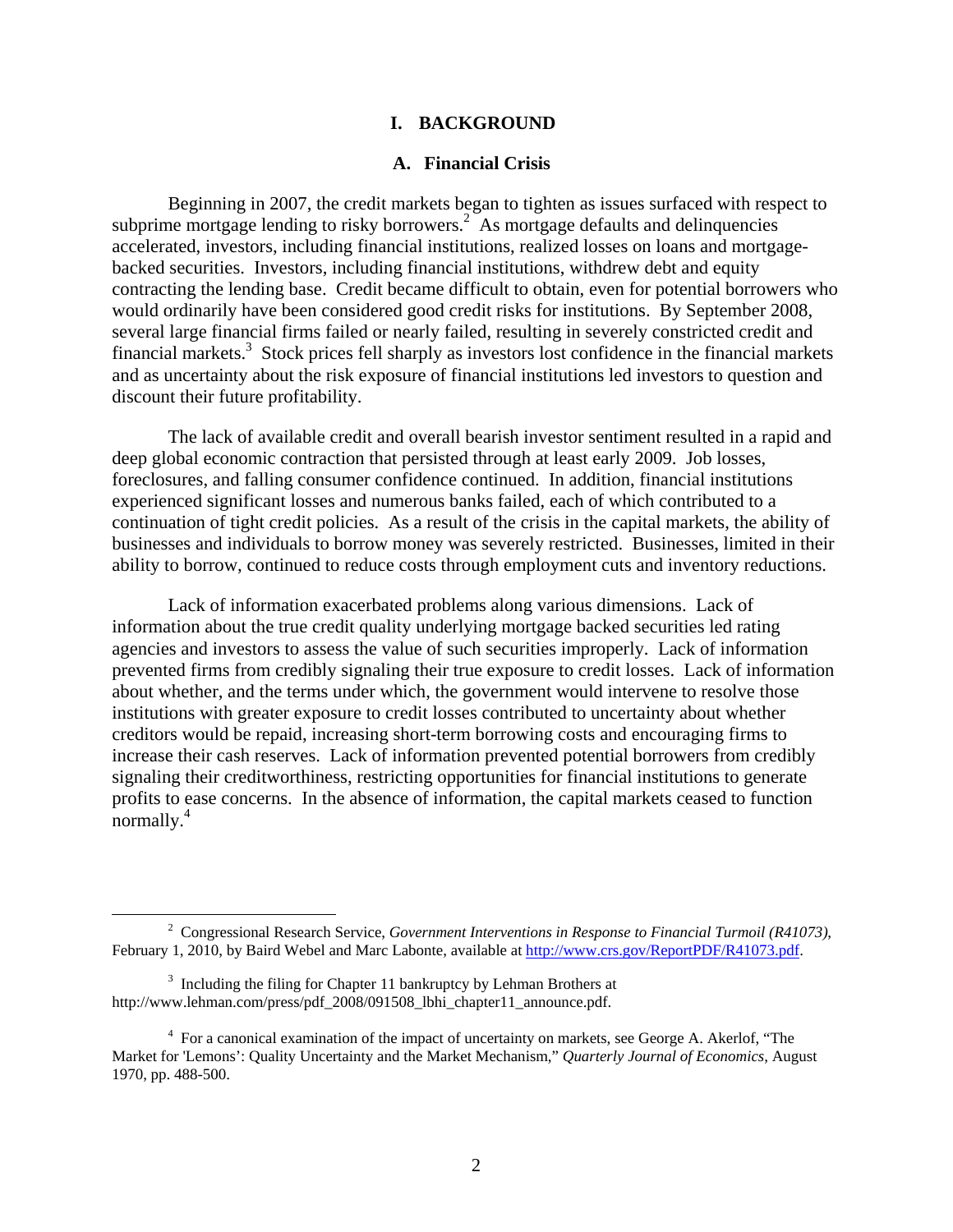In late 2008 and early 2009, the Federal government took several unprecedented steps to provide liquidity in the credit and financial markets and to restore confidence in the financial sector. $5$ 

# **B. Troubled Asset Relief Program ("TARP")**

The Emergency Economic Stabilization Act of 2008<sup>6</sup> ("the Act") established the Office of Financial Stability ("Treasury-OFS") within the Department of the Treasury ("Treasury") to implement the Troubled Asset Relief Program ("TARP"). The Act authorized the Secretary of the Treasury to "purchase, and to make and fund commitments to purchase, troubled assets from any financial institution, on terms and conditions as are determined by the Secretary."7 The TARP primarily consists of eight programs, each of which is briefly described below.<sup>8</sup>

The Capital Purchase Program ("CPP") was created to bolster the capital position of various financial institutions. Treasury-OFS provided capital to more than 600 financial institutions and received senior preferred shares and warrants in exchange.<sup>9</sup> Most financial institutions participating in the CPP are required to pay Treasury-OFS a dividend rate of five percent per year on the preferred stock sold to Treasury-OFS, with the rate increasing to nine percent after the first five years. $10$ 

6 Pub. L. No. 110-343.

 $7$  Sec. 101 of the Act.

8 For a detailed description of these programs see Government Accountability Office, *Financial Audit - Office of Financial Stability (Troubled Asset Relief Program) Fiscal 2009 Financial Statements,* December 2009*,* GAO-10-301, pp. 45-65.

Although not funded through the TARP, Treasury has also provided financial assistance to Fannie Mae and Freddie Mac. As of December 2009, total cash payments and guarantees of approximately \$151 billion have been provided to Fannie Mae and Freddie Mac. See, Congressional Budget Office, *Budgetary Treatment of Fannie Mae and Freddie Mac, January 2010,* and Congressional Budget Office, *The Budget and Economic Outlook: Fiscal Years 2010-2020*, January 2010.

<sup>9</sup> For a detailed description of the terms of the senior preferred shares and warrants, see TARP Capital Purchase Program, Senior Preferred Stock and Warrants, Summary of Senior Preferred Terms at http://www.ustreas.gov/press/releases/reports/document5hp1207.pdf .

 $\frac{1}{5}$ <sup>5</sup> In addition to the creation of the Troubled Asset Relief Program ("TARP"), the Federal Reserve provided access to cash and readily-tradable assets through direct lending facilities and the Commercial Paper Funding Facility. The Federal Deposit Insurance Corporation ("FDIC") provided liquidity through its Temporary Liquidity Guaranty Program. The government also used public funds to prevent the failure of certain institutions (such as Fannie Mae, Freddie Mac, and American International Group) determined to be "too big to fail." For a detailed discussion of the U.S. government's response to the financial crisis see, Congressional Research Service, *Government Interventions in Response to Financial Turmoil (R41073)*, February 1, 2010, by Baird Webel and Marc Labonte, available at http://www.crs.gov/ReportPDF/R41073.pdf.

 $10$  By comparison as of April 16, 2010, five-year Treasury securities are yielding 2.49 percent while tenyear Treasury securities are yielding 3.79 percent. U.S. Department of the Treasury, *Daily Treasury Yield Curve Rates,* available at http://www.ustreas.gov/offices/domestic-finance/debt-management/interest-rate/yield.shtml.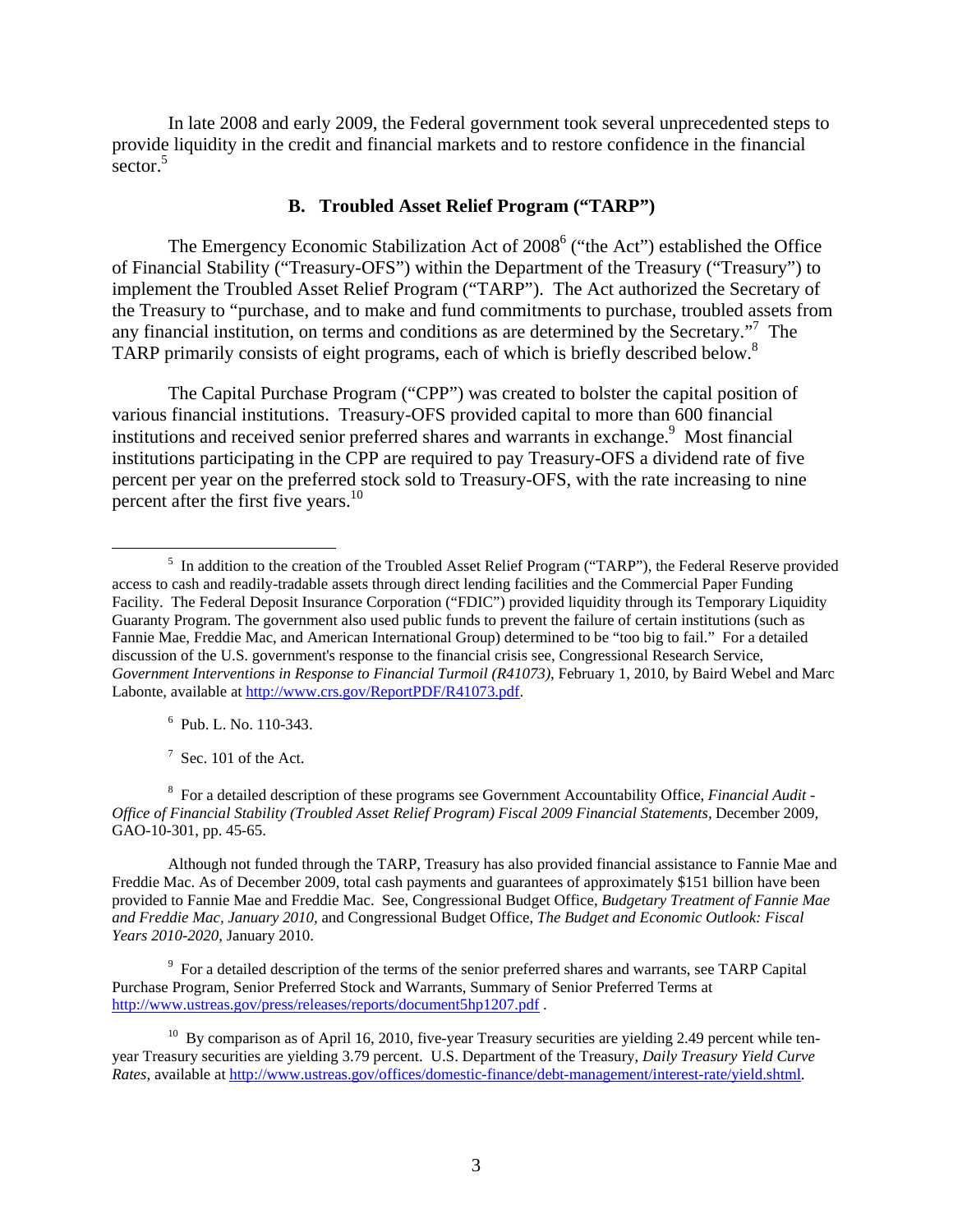Under the Targeted Investment Program ("TIP"), Treasury-OFS invested \$20 billion in each of Bank of America and Citigroup. These preferred stock investments provide for an annual dividend rate of eight percent. Recipients of TIP funds are considered to have received "exceptional assistance" and, as a result, are subject to special rules governing executive compensation. All funds advanced under the TIP had been repaid as of December 2009.

The Asset Guarantee Program ("AGP") is designed to maintain stability in the financial markets by helping to limit a financial institution's exposure to losses on distressed assets. The AGP has been used in connection with a potential guarantee of certain Bank of America losses and with respect to an agreement to guarantee potential loan losses of Citigroup. In each case, Treasury-OFS received compensation for its guarantee. No amounts are currently outstanding with respect to the AGP.

The Automotive Industry Financing Program ("AIFP") provides emergency loans and a path for orderly restructuring to General Motors Corporation and Chrysler LLC. Financial assistance under the AIFP has also been provided to financing companies affiliated with GM and Chrysler, respectively, as well as certain automotive suppliers.

Treasury-OFS purchased preferred shares and received warrants to purchase common shares in American International Group, Inc ("AIG"). This is considered "exceptional assistance" with the result that AIG is subject to the special executive compensation rules.

The objective of the Term Asset-Backed Securities Loan Facility ("TALF") is to stimulate investor demand for securities backed by certain eligible consumer and small business loans to lower the cost and increase the availability of credit to consumers and small businesses. Under the program, Treasury-OFS provides up to \$20 billion in credit protection to the Federal Reserve for losses on TALF loans. Treasury-OFS also has committed up to \$15 billion to purchase securities backed by the Small Business Administration ("Unlocking Credit for Small Businesses Program").

Under the Public-Private Investment Program ("PPIP"), Treasury-OFS provides debt and equity financing to newly-formed public-private investment funds established by private sector investors to acquire so-called "legacy assets" from financial institutions to improve the financial institutions' balance sheets. These legacy assets include real estate loans and securities backed by non-agency residential and commercial real estate loans.

The Home Affordable Modification Program ("HAMP") provides funding and assistance enabling home mortgage modifications for qualifying homeowners.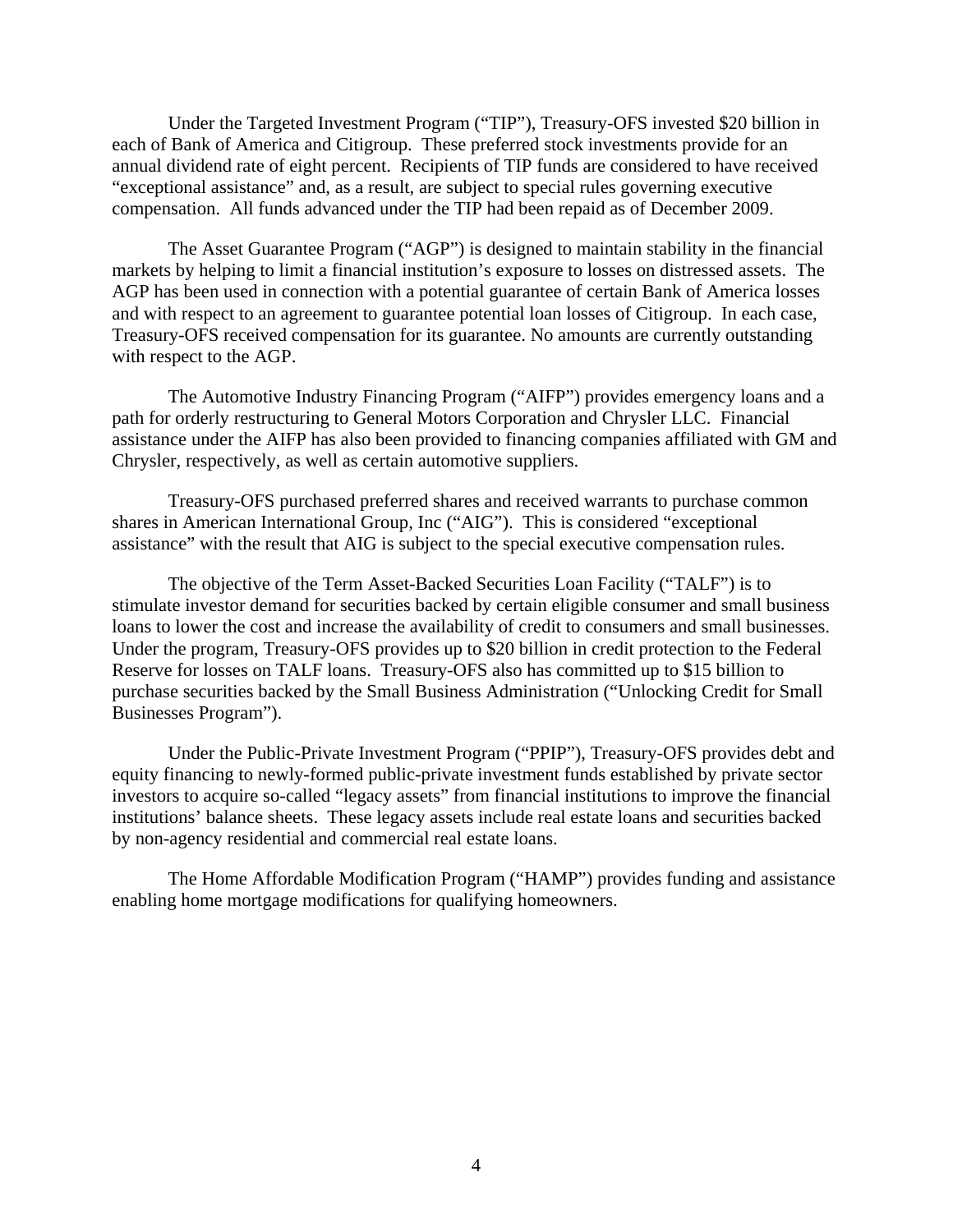|                               | <b>Disbursed</b> | Repaid   | <b>Other</b> | Outstanding | <b>Warrants</b> |
|-------------------------------|------------------|----------|--------------|-------------|-----------------|
| <b>CPP</b>                    | \$204.9          | \$135.8  | $$-2.3$      | \$66.8      | \$4.4           |
| <b>TIP</b>                    | 40               | 40       | 0            | $\theta$    | 1.3             |
| AGP                           | $\theta$         | $\theta$ | 0            | $\Omega$    | $\theta$        |
| <b>AIFP</b>                   | 81.3             | 4.2      | 0            | 77.1        | $\theta$        |
| <b>AIG</b> Investment         | 69.8             | $\theta$ | 0            | 69.8        | $\theta$        |
| <b>TALF</b>                   | 20               | $\theta$ | 0            | 20          | $\theta$        |
| <b>Small Business Lending</b> | 0.2              | $\Omega$ | 0            | 0.2         | $\theta$        |
| <b>PPIP</b>                   | 30               | 0        | 0            | n/a         | $\theta$        |
| <b>HAMP</b>                   | 39.9             | 0        | 0            | n/a         | $\theta$        |
| <b>Totals</b>                 | \$486.1          | \$180    | $$-2.3$      | \$233.9     | \$5.7           |

As of April 12, 2010, the amounts disbursed, repaid, outstanding, and received on the disposition of warrants with respect to the programs were as follows (in billions):  $11$ 

The Act requires that on October 4, 2013, the Director of the Office of Management and Budget, in consultation with the Congressional Budget Office, submit to Congress a report on the net amount within the TARP. The statute provides that in case of a shortfall, "the President shall submit a legislative proposal that recoups from the financial industry an amount equal to the shortfall." $12$ 

## **C. Financial Institutions Background**

## **In general**

To the extent that they perform the function of financial intermediation, banks, thrifts,  $13$ bank and thrift holding companies, securities brokers and dealers, nonbank financial entities, and insurance companies may all be viewed as financial institutions. The definitions of these entities are not consistent for Federal tax, Federal or State regulatory, or State law purposes. For example, the Code defines a bank in terms of its place of incorporation, its business operations and its status as an entity subject to State or Federal regulatory authority.<sup>14</sup> The definition, however, is for the limited purpose of determining the applicability of certain special tax rules.<sup>15</sup>

<sup>11</sup> See http://www.financialstability.gov/docs/transaction-reports/4-12-10%20Transactions%20Report%20as%20of%204-8-10.pdf. In addition, as of February 28, 2010, Treasury-OFS had received dividend, interest, and distribution payments totaling \$13.7 billion.

 $14$  Sec. 581.

<sup>12 12</sup> U.S.C. Sec. 5239.

 $13$  A thrift institution is not separately defined in the Federal tax law, but is generally understood to include domestic building and loan associations (sec. 7701(a)(19)), mutual or stock savings banks (sec. 591(b)), and certain cooperative banks (sec. 7701(a)(32)).

<sup>&</sup>lt;sup>15</sup> Secs. 582 and 584.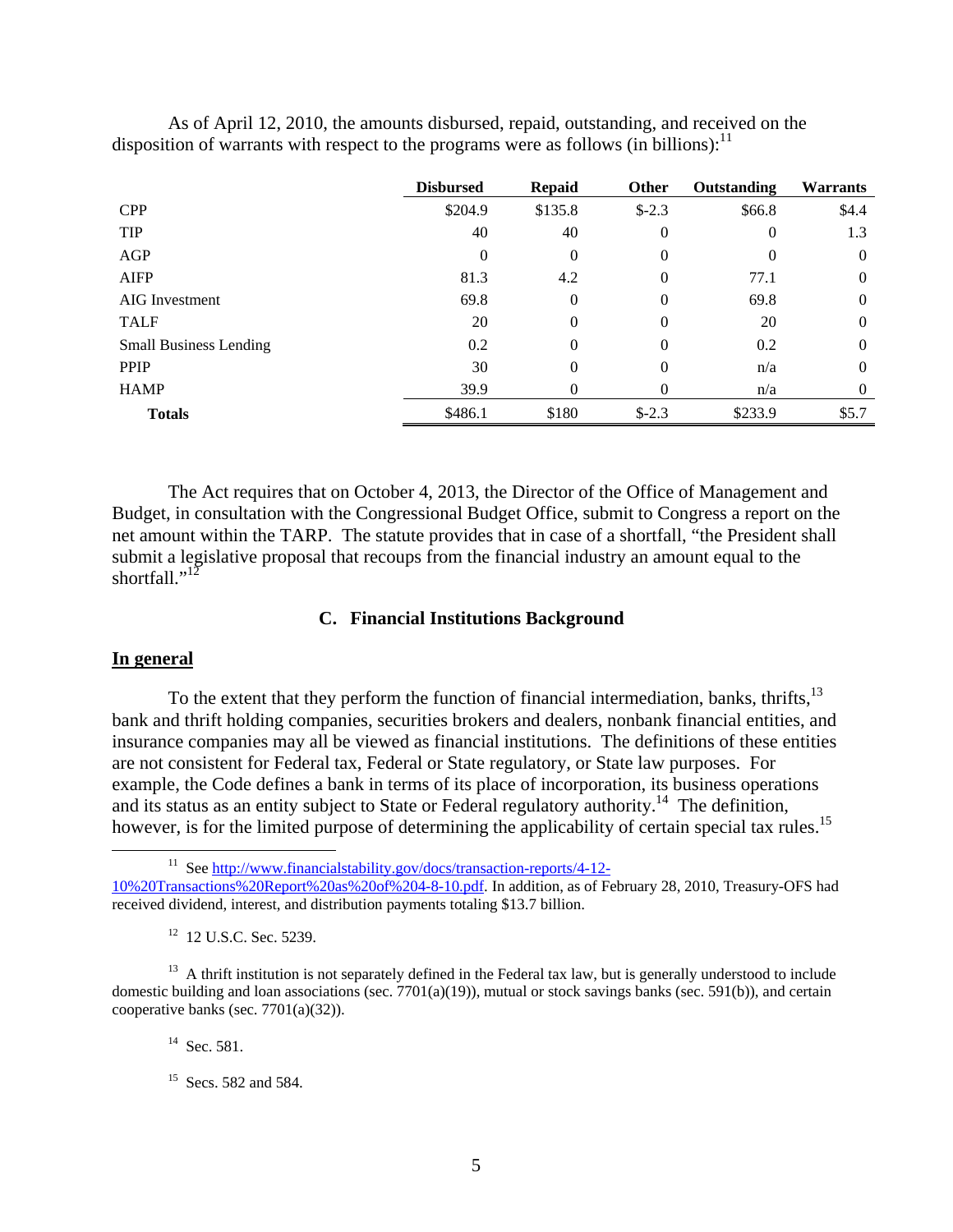Even within the Federal banking regulatory regime, the definition of bank or financial institution is not uniform.<sup>16</sup> An entity that qualifies as a bank under State law might not satisfy the Federal tax definition and vice versa. In addition, nonbank entities might engage in activities, or be exposed to liabilities traditionally considered within the banking sphere. For example, in recent years nonbank entities gained increasing exposure to home mortgage loans,<sup>17</sup> but did not thereby satisfy the Federal tax definition of a bank.

#### **Financial institution regulation**

Regulatory responsibility for financial institution in the United States is divided among multiple regulators with overlapping jurisdictions.<sup>18</sup> In general, a depository institution is subject to regulation by its chartering authority (either State or Federal) and, if Federally insured, by at least one primary Federal regulator responsible for the safety and soundness of the institution. The Office of the Comptroller of the Currency (the "OCC") is the primary Federal regulator for national banks. State-chartered banks that are members of the Federal Reserve System are overseen by the Board of Governors of the Federal Reserve System. State-chartered banks that are not members of the Federal Reserve System are primarily regulated by the FDIC. Thrifts, whether State or Federally chartered, have the Office of Thrift Supervision (the "OTS") as their primary regulator, but are also subject to FDIC regulatory authority. Credit unions are regulated by the National Credit Union Administration (the "NCUA"). The Federal Reserve also has regulatory authority over bank holding companies, financial holding companies, U.S. branches of foreign banks, and foreign branches of U.S. banks.

Nonbank entities that sell securities to the public (e.g., publicly-traded companies), certain financial market intermediaries (e.g., securities broker-dealers), and other financial entities (e.g., mutual funds, auditors, investment advisors) generally must register with the Securities and Exchange Commission (the "SEC"). Unlike the various bank regulators, the SEC is not responsible for insuring the financial soundness of the firms it regulates, but rather is concerned with maintaining fair and orderly markets and protecting investors from fraud.<sup>19</sup> While the FDIC has resolution authority over the banks it regulates,<sup>20</sup> the SEC has no authority

<sup>&</sup>lt;sup>16</sup> The lack of an accepted definition within the Code and the lack of uniformity within banking led to amending the exceptions the definition of U.S. property in  $956(c)(2)$  in 2004. Formerly, it referred to deposits with a "person carrying on the banking business." It now instead requires that the deposits be placed with an entity that satisfies the definition of section 2(c) of the Bank Holding Company Act of 1956 (12 U.S.C. 1841(c)). See, Pub. L. No. 108-357, sec. 837(a).

<sup>17</sup> See, e.g., Congressional Research Service, *Bear Stearns: Crisis and "Rescue" for a Major Provider of Mortgage-Related Products (Report RL34420)*, April 9, 2008 by Gary Shorter, available at http://www.crs.gov/ReportPDF/RL34420.pdf.

<sup>&</sup>lt;sup>18</sup> Some have suggested that regulatory coverage is incomplete despite overlapping regulatory jurisdiction. See, Congressional Research Service, *Who Regulates Whom? An Overview of U.S. Financial Supervision (R40249),* December 14, 2009, by M. Jickling and E. Murphy, available at http://www.crs.gov/ReportPDF/R40249.pdf.

<sup>19</sup> *Ibid*.

 $20$  That is, generally, the FDIC has authority to place a regulated bank into receivership and liquidate its assets.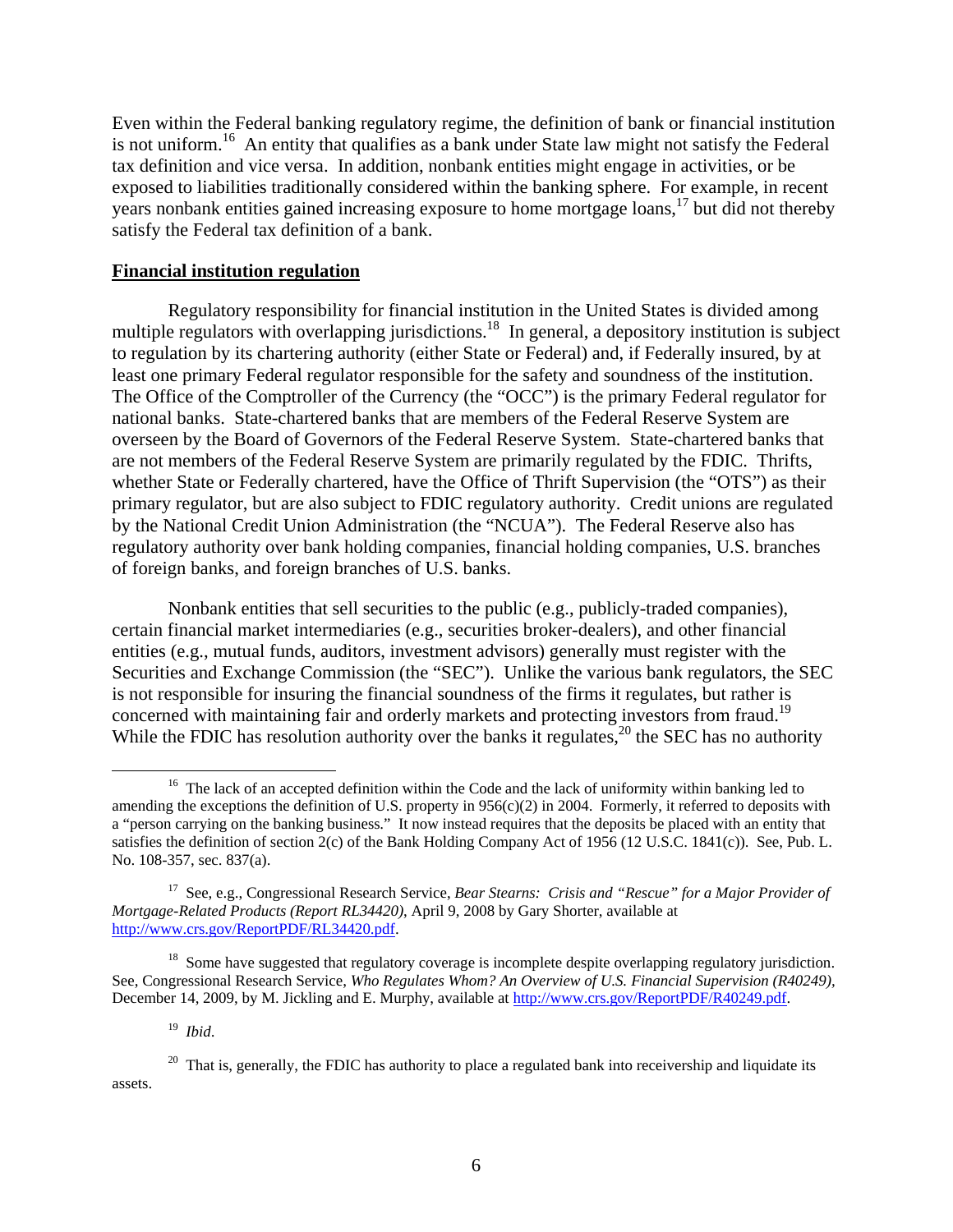to intervene in a registrant's business regardless of its risk exposure and the SEC cannot preemptively seize a troubled registrant.<sup>21</sup>

Insurance companies are regulated by insurance regulatory bodies at the State level in each State. The National Association of Insurance Commissioners ("NAIC") standardizes forms for reporting financial information to the various States.

#### **Federal Deposit Insurance Corporation**

The FDIC is an independent agency created by  $Congress<sup>22</sup>$  to maintain stability and public confidence in the nation's financial system by insuring deposits, examining and supervising certain financial institutions for safety and soundness and consumer protection, and managing receiverships. The FDIC is funded through a risk-based assessment system of premiums paid by banks and thrift institutions for deposit insurance and from earnings on investments in U.S. Treasury securities. The risk-based assessment system calculates a depository institution's assessment based on the probability that the Deposit Insurance Fund ("DIF") will incur a loss with respect to the institution due to the composition and concentration of the institution's assets and liabilities (or any other factor relevant to such probability), the likely amount of any such loss, and the revenue needs of the DIF.

Institutions are placed in risk categories based on capital adequacy and supervisory ratings.<sup>23</sup> Assessments are set to maintain a certain reserve ratio of the net worth of the DIF to the value of the aggregate estimated insured deposits. Current assessment rates on domestic deposits range from seven basis points for the lowest-risk institutions to 77.5 basis points for the highest-risk institutions.<sup>24</sup> From January 1, 1997 through December 31, 2006, the highest rated

 <sup>21</sup> Congressional Research Service, *Who Regulates Whom? An Overview of U.S. Financial Supervision (R40249),* December 14, 2009, by M. Jickling and E. Murphy, available at http://www.crs.gov/ReportPDF/R40249.pdf.

<sup>&</sup>lt;sup>22</sup> The Banking Act of 1933 (Pub. L. No. 73-66), commonly referred to as the Glass-Steagall Act, established the FDIC as a temporary agency. The Banking Act of 1935 (Pub. L. No. 74-305) made the FDIC permanent.

<sup>&</sup>lt;sup>23</sup> Supervisory ratings are based on an institution's composite CAMELS rating, a rating assigned by the institution's supervisor at the end of a bank examination. CAMELS is an acronym for component ratings as follows: Capital adequacy, Asset quality, Management, Earnings, Liquidity, and Sensitivity to market risk. Assessments are also adjusted for unsecured debt, secured liabilities, and brokered deposits. See 12 CFR Part 327 for details.

 $24$  On May 22, 2009, the FDIC imposed a special assessment on each depository institution's assets minus Tier 1 capital as of June 30, 2009, as part of a plan to restore the DIF reserve ratio to 1.15 over a period of eight years. The FDIC plans to maintain assessment rates at their current levels through the end of 2010, to adopt a uniform three basis point increase in assessment rates effective January 1, 2011, and to require institutions to prepay assessments for all of 2010, 2011, and 2012.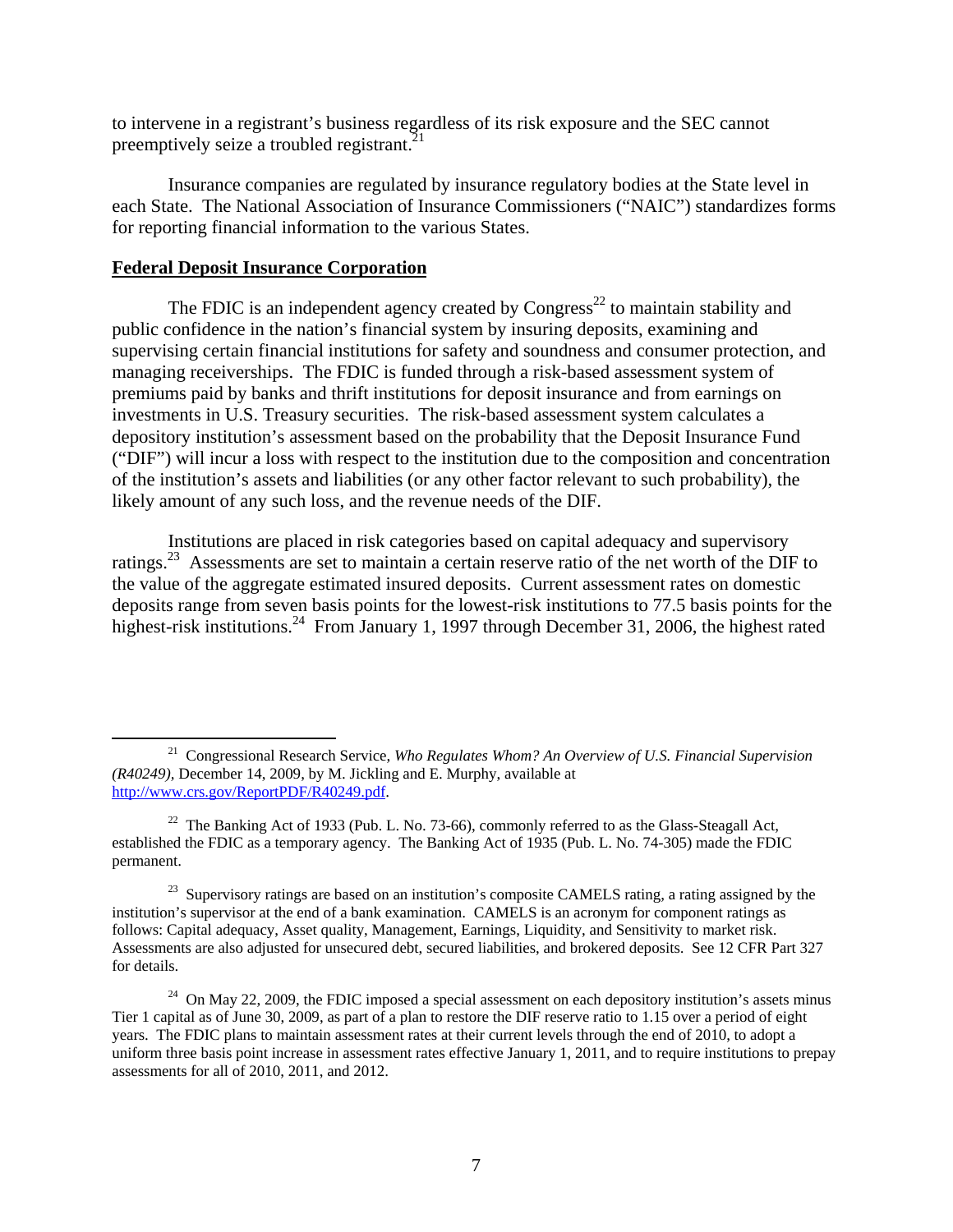institutions (approximately 95 percent of all institutions during this period) were assessed zero basis points for deposit insurance. $25$ 

As of December 31, 2009, the FDIC insured more than 8,000 institutions with \$5.4 trillion of insured deposits, \$7.7 trillion of domestic deposits and total assets of \$13.1 trillion. The FDIC earned \$17.8 billion in assessments in 2009 (\$3.0 billion in 2008) for an average annual assessment rate of 23 basis points on domestic deposits.<sup>26</sup>

#### **Securities Investor Protection Corporation**

The Securities Investor Protection Corporation ("SIPC") is a nonprofit corporation created by Congress<sup>27</sup> to recover assets held by a brokerage firm on behalf of customers, should the firm fail.<sup>28</sup> Commodity futures contracts, fixed annuity contracts, and currency, as well as investment contracts (such as interests in limited partnerships) that are not registered with the SEC are ineligible for SIPC protections. When a brokerage firm fails, customers receive all securities held by the firm that are registered in customers' names or are in the process of being registered. To the extent that a sale of the firm's remaining assets cannot satisfy customer claims, SIPC protects up to \$500,000 per customer, including up to \$100,000 for missing cash, through payments from its reserve fund. SIPC does not provide insurance against investment losses or stock fraud.

SIPC is funded by assessments on securities broker-dealers, and a backup line of credit from the Treasury. SIPC assesses each registered member broker-dealer an amount necessary to maintain sufficient reserves to carry out its mission. Assessments on members may be based on the amount of their gross revenues from the securities business, the amount or composition of their gross revenues from the securities business, the number or dollar volume of transactions effected by them, the number of customer accounts maintained by them or the amounts of cash and securities in such accounts, their net capital, the nature of their activities and the consequent risks, or other relevant factors.<sup>29</sup> As of April 1, 2009, SIPC assessments are based on one quarter of one percent of the net operating revenue of member firms. Prior to this 25 basis point assessment, member firms were assessed a flat \$150 per year.<sup>30</sup>

28 See Securities Investor Protection Corporation, "How SIPC Protects *You*," 2009, available at http://www.sipc.org/pdf/SIPC%20English%202009.pdf.

 $29$  15 U.S.C. 78ddd(c)(2).

<sup>30</sup> Securities Investor Protection Corporation, "SIPC to Reinstitute Assessments of Member Firms' Operating Revenues," Press Release, March 2, 2009, available at http://www.sipc.org/media/release02Mar09.cfm.

<sup>&</sup>lt;sup>25</sup> Federal Deposit Insurance Corporation, FDIC Assessment Rates, http://www.fdic.gov/deposit/insurance/assessments/proposed.html, accessed March 17, 2010.

<sup>26</sup> FDIC, *Quarterly Banking Profile*, Fourth Quarter 2009, volume 4, no. 1, 2010, available at http://www2.fdic.gov/qbp/qbpSelect.asp?menuItem=QBP.

<sup>&</sup>lt;sup>27</sup> Securities Investor Protection Act of 1970, Pub. L. No. 91-598, as amended, codified at 15 U.S.C. 78aaa et. seq.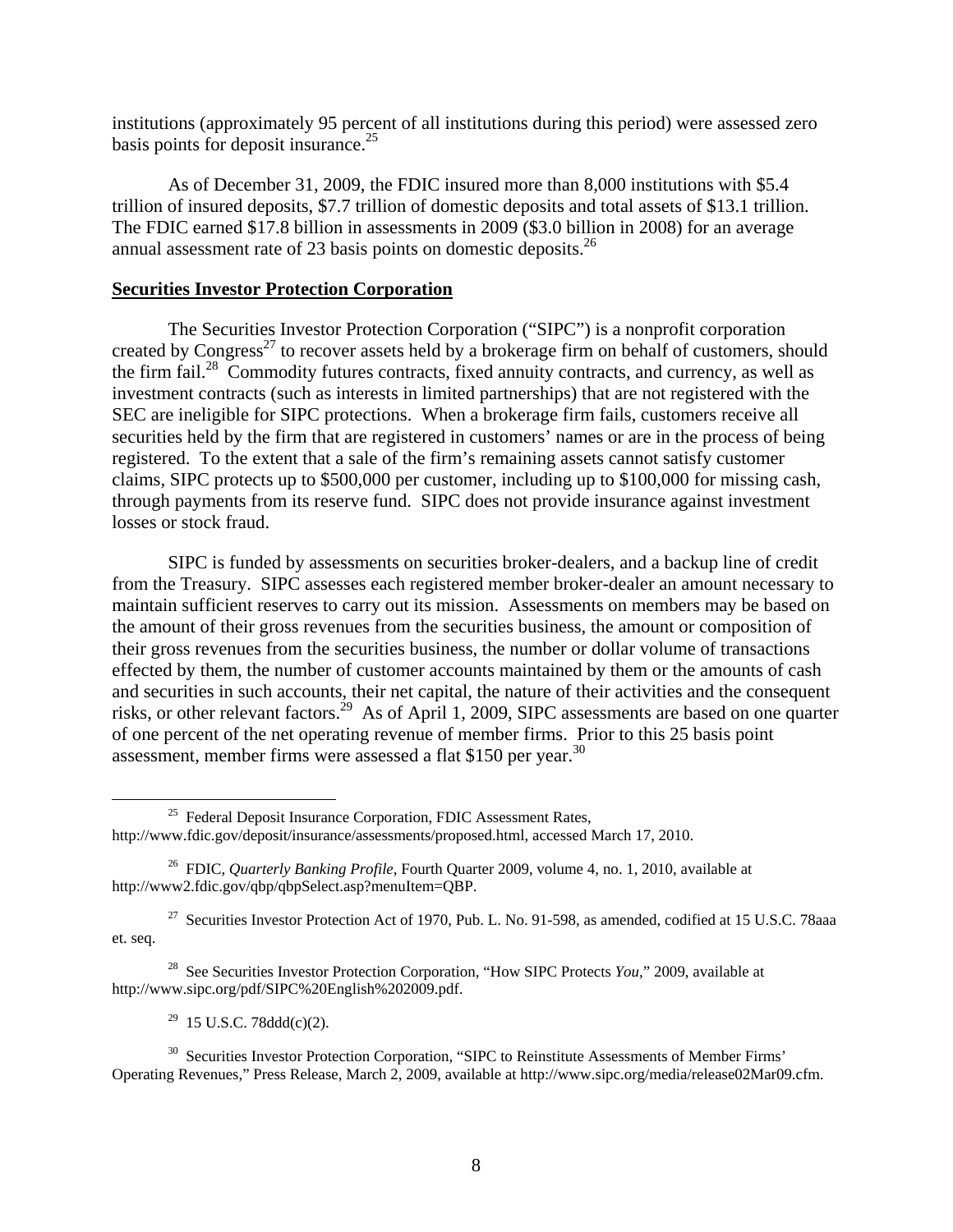## **II. PRESENT LAW FEDERAL INCOME TAXATION OF FINANCIAL INSTITUTIONS**

#### **A. Corporations Generally**

Corporations organized under the laws of any of the 50 States (and the District of Columbia) generally are subject to the U.S. corporate income tax on their worldwide taxable income. The taxable income of a C corporation $a^{31}$  generally is comprised of gross income less allowable deductions. Gross income generally is income derived from any source, including gross profit from the sale of goods and services to customers, rents, royalties, interest (other than interest from certain indebtedness issued by State and local governments), dividends, gains from the sale of business and investment assets, and other income.

Corporations that make a valid election pursuant to section 1362 of Subchapter S of Chapter 1 of the Code, referred to as S corporations, are taxed differently. In general, an S corporation is not subject to corporate-level income tax on its items of income and loss. Instead, an S corporation passes through to shareholders its items of income and loss. The shareholders separately take into account their shares of these items on their individual income tax returns. To prevent double taxation of these items upon a subsequent disposition of S corporation stock, each shareholder's basis in such stock is increased by the amount included in income (including taxexempt income) and is decreased by the amount of any losses (including nondeductible losses) taken into account. A shareholder's loss may be deducted only to the extent of his or her basis in the stock or debt of the S corporation. To the extent a loss is not allowed due to this limitation, the loss generally is carried forward with respect to the shareholder.

To qualify for S corporation status, a corporation must be a small business corporation as defined in section 1361(b)(1) and not be an ineligible corporation as defined in section 1361(b)(2). A corporation qualifies as a small business corporation if it has 100 or fewer shareholders, has only individuals or certain trusts and estates as shareholders, has no nonresident aliens as shareholders, and has only one class of stock. Ineligible corporations include any financial institution using the reserve method of accounting for bad debts (discussed below) and any insurance company subject to Subchapter L of the Code.

<sup>&</sup>lt;sup>31</sup> Corporations subject to tax are commonly referred to as C corporations after Subchapter C of the Code, which sets forth corporate tax rules. Certain specialized entities that invest primarily in real estate related assets (Real Estate Investment Trusts) or in stock and securities (Regulated Investment Companies) and that meet other requirements, generally including annual distribution of 90 percent of their income, are allowed to deduct their distributions to shareholders, thus generally paying little or no corporate-level tax despite otherwise being subject to Subchapter C.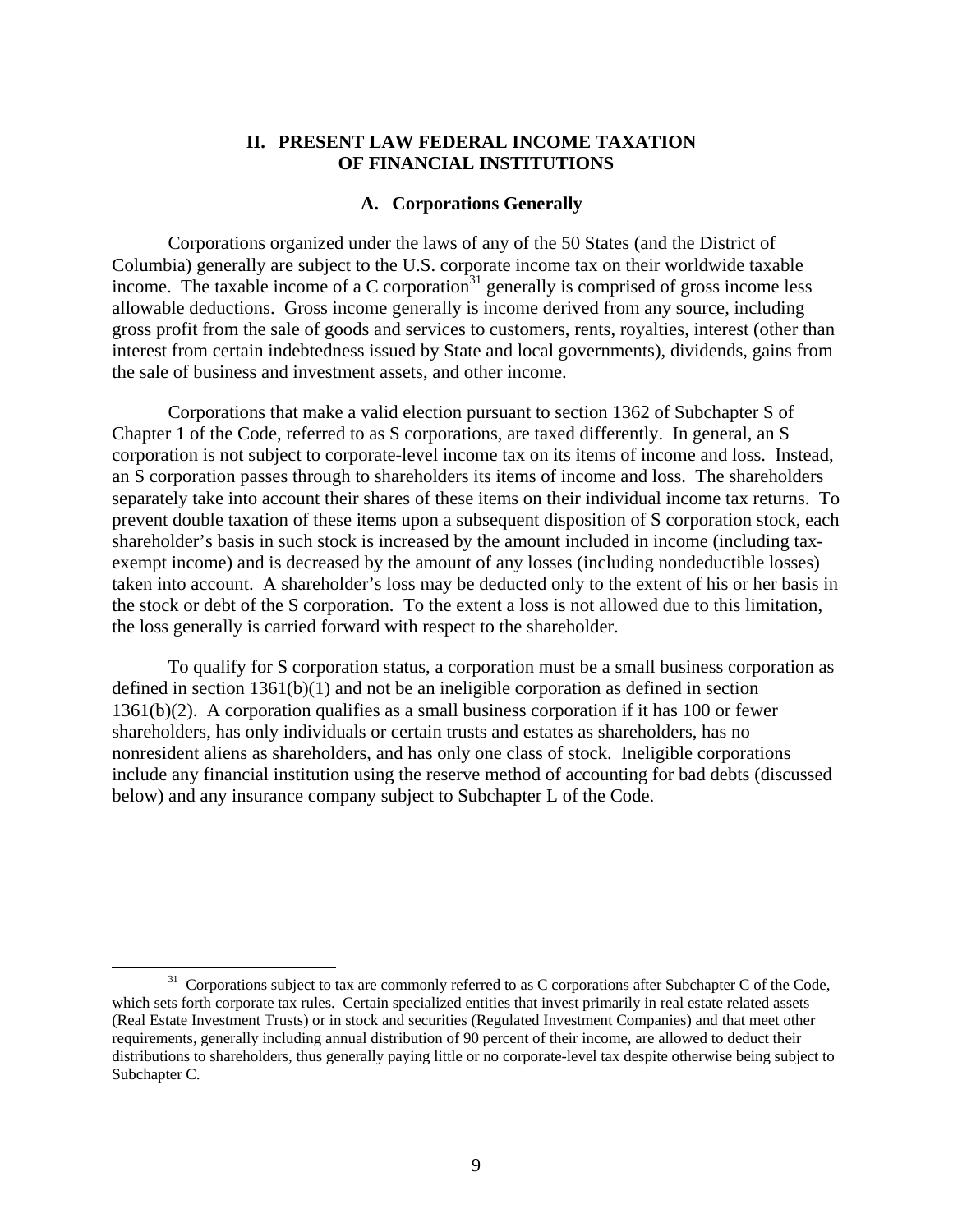## **B. Banks, Thrifts, and Credit Unions**

## **In general**

Financial institutions are subject to the same Federal income tax rules and rates as are applied to other corporations or entities, with certain specified exceptions. There is no sectorspecific Federal income tax currently applied to financial institutions, and there are currently no corporate taxes assessed on the balance sheet liabilities of an entity.

Certain special rules and exceptions that are applicable to determining the Federal income tax liability of banks and thrifts, certain other financial institutions, insurance companies, and broker dealers are discussed below.

#### **C corporation banks and thrifts**

A bank is generally taxed for Federal income tax purposes as a C corporation. For this purpose a bank generally means a corporation, a substantial portion of whose business is receiving deposits and making loans and discounts, or exercising certain fiduciary powers.<sup>32</sup> A bank for this purpose generally includes domestic building and loan associations, mutual stock or savings banks, and certain cooperative banks that are commonly referred to as thrifts.<sup>33</sup> Prior to 1951, thrifts were exempt from Federal taxation. In 1951, mutual savings banks and savings and loan associations lost their tax exemption because they were viewed as being "in active competition with commercial banks and life insurance companies for the public savings."<sup>34</sup>

#### **S corporation banks**

A bank is generally eligible to elect S corporation status under section 1362, provided it meets the other requirements for making this election and it does not use the reserve method of accounting for bad debts as described in section 585.

## **Special bad debt loss rules for small banks**

Section 166 provides a deduction for any debt that becomes worthless (wholly or partially) within a taxable year. For taxable years beginning before 1987, section 166(c) allowed taxpayers to deduct annual reasonable additions to a reserve established for bad debts (in lieu of deducting specific debts as worthless in the year in which the bank determined the debt was worthless). The reserve method of accounting for bad debts was repealed in  $1986^{35}$  for most

 $32$  Sec. 581.

 $33$  See Treas. Reg. sec. 1.581-1("in order to be a bank as defined in section 581, an institution must be a corporation for Federal tax purposes") and Treas. Reg. sec. 1.581-(2)(a) ("While the general principles for determining the taxable income of a corporation are applicable to a mutual savings bank, a building and loan association, or a cooperative bank…there are certain exceptions and special rules [for such institutions]").

<sup>34</sup> S. Rep. No. 82-781, Revenue Act of 1951, at 25.

<sup>35</sup> Tax Reform Act of 1986, Pub. L. No. 99-514.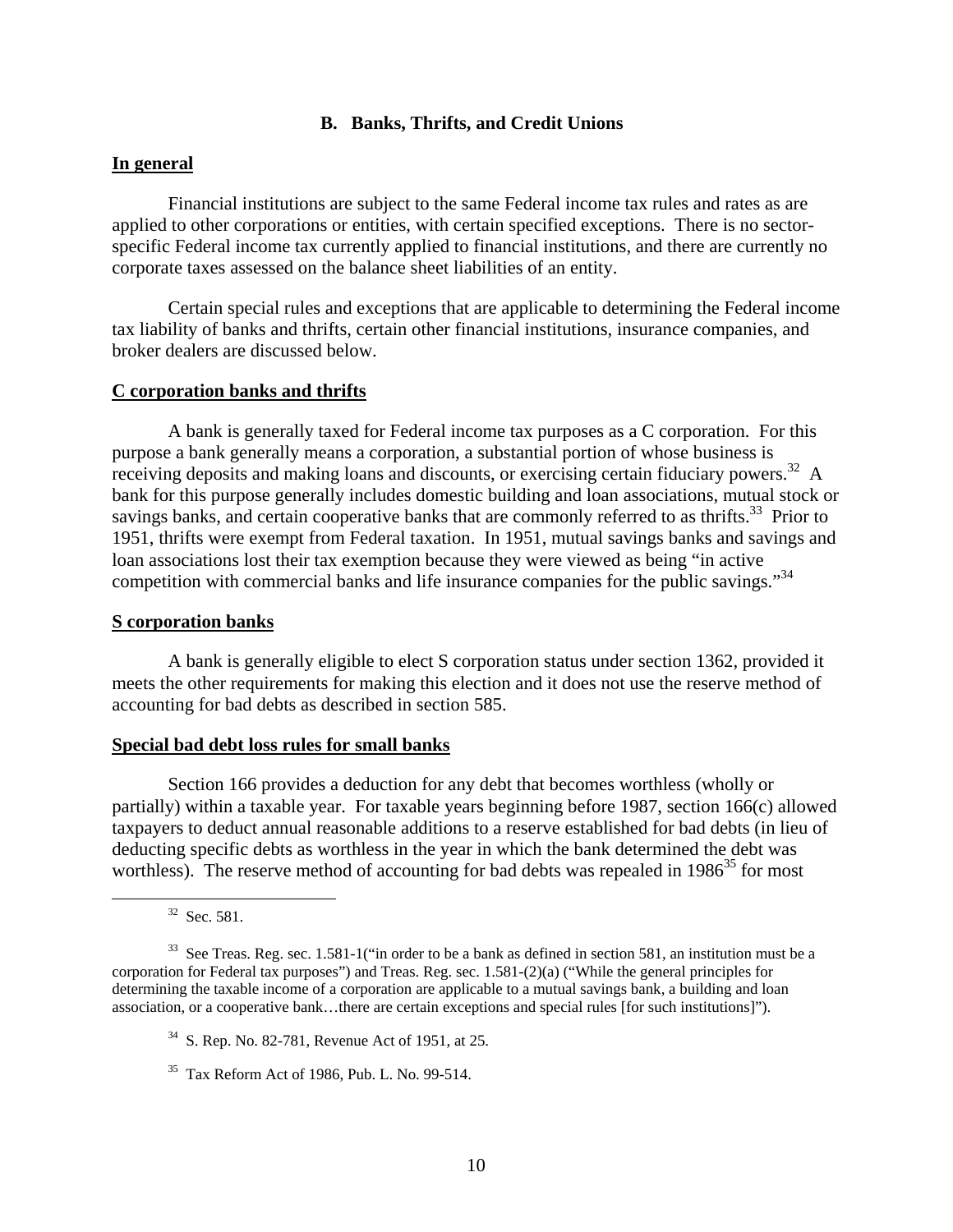taxpayers, but is allowed under section 585 for any bank (as defined in section 581) other than a large bank. For this purpose, a bank is a large bank if for the taxable year (or for any preceding taxable year after 1986) the average adjusted basis of all its assets (or the assets of the controlled group of which it was a member) exceeds \$500 million. Deductions for reserves are taken in lieu of a worthless debt deduction under section 166. Accordingly, a small bank is able to take deductions for additions to a bad debt reserve. Additions to the reserve are determined under an experience method that looks to the ratio of (1) total bad debts sustained during a taxable year to (2) the total bad debts over the five preceding taxable years. A large bank is allowed a deduction for specific bad debts charged off during a taxable year.

Prior to 1996, thrifts (mutual savings banks, domestic savings and loan associations and cooperative banks) had separate bad debt reserve rules under section 593. The special rules for thrifts were repealed for tax years beginning on or after January 1, 1996.

#### **Credit unions**

Credit unions are exempt from Federal income taxation.<sup>36</sup> The exemption is based on their status as not-for-profit mutual or cooperative organizations (without capital stock) operated for the benefit of their members, who generally must share a common bond. The definition of common bond has been expanded to permit greater utilization of credit unions.<sup>37</sup> While significant differences between the rules under which credit unions and banks operate have existed in the past, most of those differences have disappeared over time.<sup>38</sup>

# **C. Gains and Losses with Respect to Securities Held by Financial Institutions**

In general, gain or loss reflected in the value of an asset is not recognized for income tax purposes until a taxpayer disposes of the asset. On the sale or exchange of a capital asset, any gain generally is included in income. Any net capital gain of an individual generally is taxed at maximum rates lower than the rates applicable to ordinary income. Net capital gain of a corporation is currently taxed at a rate not to exceed 35 percent, which is also the maximum corporate income tax rate. Net capital gain is the excess of the net long-term capital gain for the taxable year over the net short-term capital loss for the year. Gain or loss is treated as long-term if the asset is held for more than one year.

 $36$  Sec. 501(c)(14). For a discussion of the history of and reasons for Federal tax exemption, see United States Department of the Treasury, *Comparing Credit Unions with Other Depository Institutions,* Report-3070, January 15, 2001, available at http://www.ustreas.gov/press/releases/report3070.htm.

<sup>&</sup>lt;sup>37</sup> The Credit Union Membership Access Act, Pub. L. No. 105-219, allows multiple-common bond credit unions. The legislation in part responds to *National Credit Union Administration v. First National Bank & Trust Co.*, 522 U.S. 479 (1998), which interpreted the permissible membership of tax-exempt credit unions narrowly.

<sup>&</sup>lt;sup>38</sup> The Treasury Department has concluded that any remaining regulatory differences do not raise competitive equity concerns between credit unions and banks. United States Department of the Treasury, *Comparing Credit Unions with Other Depository Institutions,* Report-3070, January 15, 2001, p. 2, available at http://www.ustreas.gov/press/releases/report3070.htm.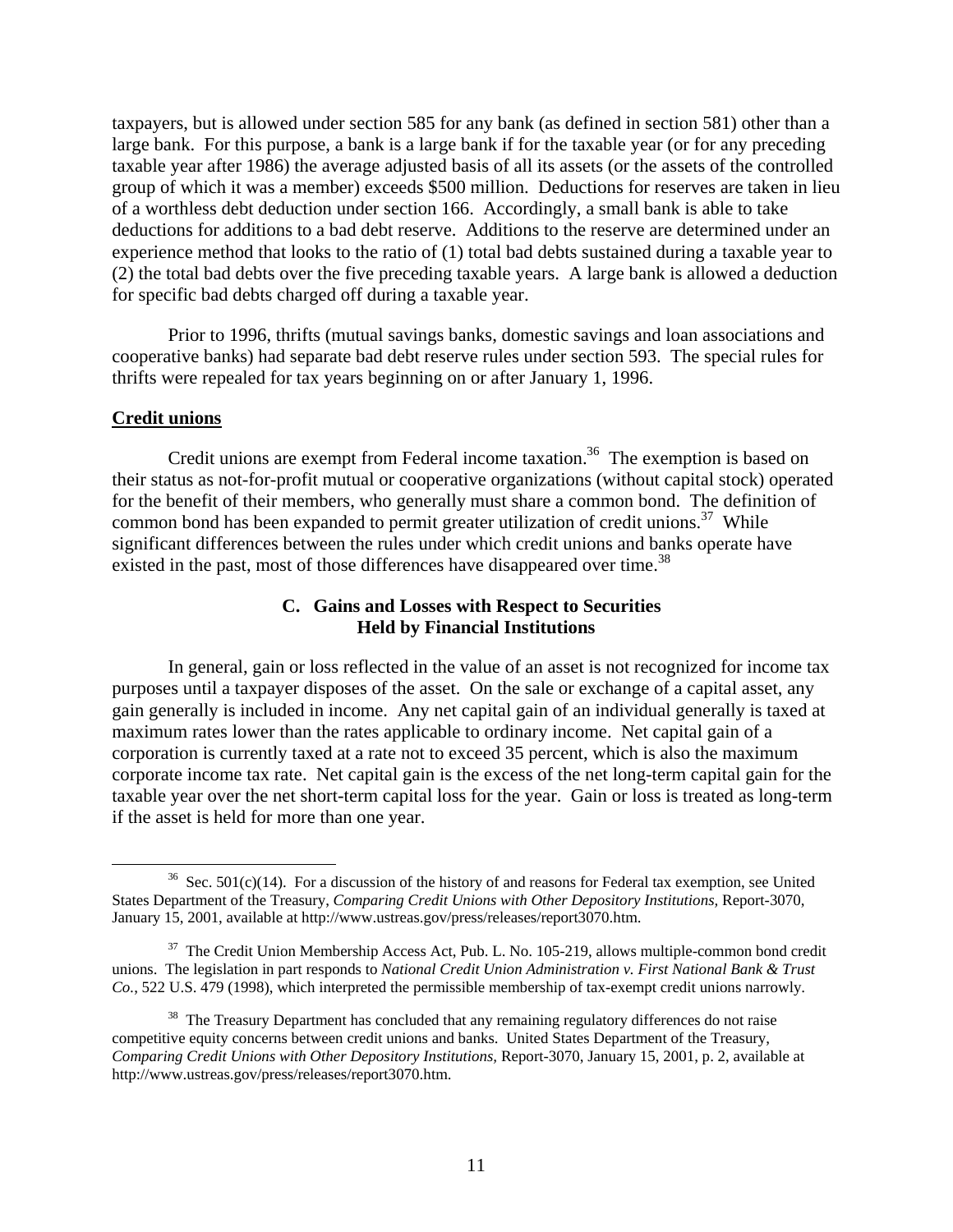Capital losses generally are deductible in full against capital gains. Individual taxpayers may deduct capital losses against up to \$3,000 of ordinary income in each year. Section 1211 provides that, in the case of a corporation, losses from sales or exchanges of capital assets are allowed only to the extent of gains from such sales or exchanges. Thus, in taxable years in which a corporation does not recognize gain from the sale of capital assets, its capital losses do not reduce its income. However, in general, corporations (other than S corporations) may carry capital losses back to each of the three taxable years preceding the loss year and forward to each of the five taxable years succeeding the loss year.

In the case of an S corporation, net capital losses flow through to the corporation's shareholders and could be considered losses attributable to a banking business in such shareholders' hands. Banks hold a wide range of financial assets in the ordinary course of their banking business. For convenience, those assets often are described as "loans" or "investments," but both serve the same overall purpose (to earn a return on the bank's capital and borrowings consistent with prudent banking practices). A bank's investments are subject to the same regulatory capital adequacy supervision as are its loans, and a bank may acquire only certain types of financial assets as permitted investments. Banks determine how much of their assets to hold as loans or as investments based on the exercise of their commercial and financial judgment, taking into account such factors as return on the assets, liabilities, relative liquidity, and diversification objectives. As a result, for Federal income tax purposes, gains and losses on a bank's investment portfolio would be considered an integral part of the business operations of the bank, and ordinary losses that pass through to the shareholder of a bank that is an S corporation therefore could comprise part of such shareholder's net operating loss for the year attributable to that banking business. Any remaining unused capital losses may be carried forward indefinitely to another taxable year.

A capital asset generally means any property except: (1) inventory, stock in trade, or property held primarily for sale to customers in the ordinary course of the taxpayer's trade or business; (2) depreciable or real property used in the taxpayer's trade or business; (3) specified literary or artistic property; (4) business accounts or notes receivable; (5) certain U.S. publications; (6) certain commodity derivative financial instruments; (7) hedging transactions; and (8) business supplies. In addition, the net gain from the disposition of certain property used in the taxpayer's trade or business is treated as long-term capital gain. Gain from the disposition of depreciable personal property is not treated as capital gain to the extent of all previous depreciation allowances. Gain from the disposition of depreciable real property is generally not treated as capital gain to the extent of the depreciation allowances in excess of the allowances available under the straight-line method of depreciation.

Under section  $582(c)(1)$ , the sale or exchange of a bond, debenture, note, or certificate or other evidence of indebtedness by a financial institution described in section 582(c)(2) is not considered a sale or exchange of a capital asset. Thus, generally, as a manufacturer receives ordinary income treatment on sale of its inventory, so does a financial institution on the sale or exchange of its loans under section 582. A financial institution described in section  $582(c)(2)$ includes: (1) any bank (including any corporation which would be a bank except for the fact that it is a foreign corporation); (2) any financial institution referred to in section 591, which includes mutual savings banks, cooperative banks, domestic building and loan associations, and other savings institutions chartered and supervised as savings and loan or similar associations under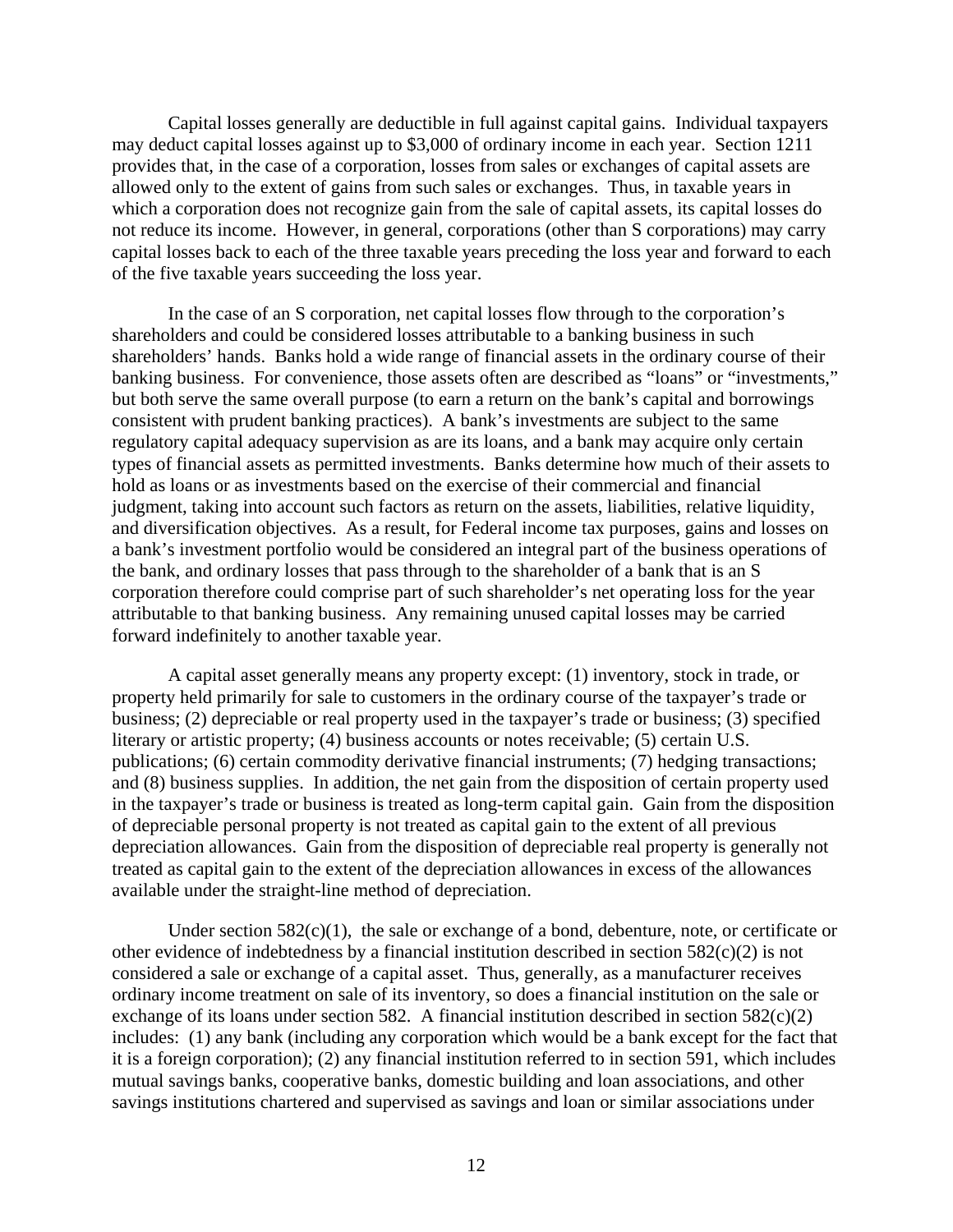Federal or State law; (3) any small business investment company operating under the Small Business Investment Act of 1958; and (4) any business development corporation, defined as a corporation which was created by or pursuant to an act of a State legislature for purposes of promoting, maintaining, and assisting the economy and industry within such State on a regional or statewide basis by making loans to be used in trades and businesses which would generally not be made by banks within such region or State in the ordinary course of their business (except on the basis of a partial participation) and which is operated primarily for such purposes. In the case of a foreign corporation, section  $582(c)(1)$  applies only with respect to gains or losses that are effectively connected with the conduct of a banking business in the United States.

Stock (including preferred stock) is not considered indebtedness for tax purposes and therefore is not treated as an asset entitled to ordinary gain or loss treatment under section 582.39 However, under section 301 of Division A of EESA, gain or loss recognized by an "applicable financial institution" from the sale or exchange of "applicable preferred stock" is treated as ordinary income or loss. An applicable financial institution is a financial institution referred to in section 582(c)(2) or a depository institution holding company, as defined in the Federal Deposit Insurance Act.40 Applicable preferred stock is preferred stock of Fannie Mae or Freddie Mac that was (1) held by the applicable financial institution on September 6, 2008, or (2) was sold or exchanged by the applicable financial institution on or after January 1, 2008, and before September 7,  $2008<sup>4</sup>$ 

#### **D. Insurance Companies**

Present law provides special rules for determining the taxable income of insurance companies (subchapter L of the Code). Separate sets of rules apply to life insurance companies and to property and casualty insurance companies. An insurance company is subject to tax as a life insurance company if its life insurance reserves plus unearned premiums and unpaid losses on noncancellable life, accident, or health policies not included in life insurance reserves comprise more than 50 percent of its total reserves.<sup>42</sup> All other taxable insurance companies are treated as property and casualty insurance companies for Federal income tax purposes. Insurance companies are subject to tax at regular corporate income tax rates.

A life insurance company is subject to tax on its life insurance company taxable income.<sup>43</sup> Life insurance company taxable income is the sum of premiums and other

 $^{40}$  12 U.S.C. 1813(w)(1).

<sup>41</sup> On September 7, 2008, the Federal Housing Finance Agency ("FHFA") placed both Fannie Mae and Freddie Mac in a conservatorship. Also on September 7, 2008, FHFA and the Treasury Department entered into Preferred Stock Purchase Agreements, contractual agreements between the Treasury and the conserved entities. Under these agreements, the Treasury Department received senior preferred stock in the two companies and warrants to buy 79.9 percent of the common stock of such companies.

 $42$  Sec. 816.

43 Sec. 801.

<sup>&</sup>lt;sup>39</sup> Under section 306 of the Code, the sale of certain preferred stock can produce ordinary income to any taxpayer (without regard to section 582).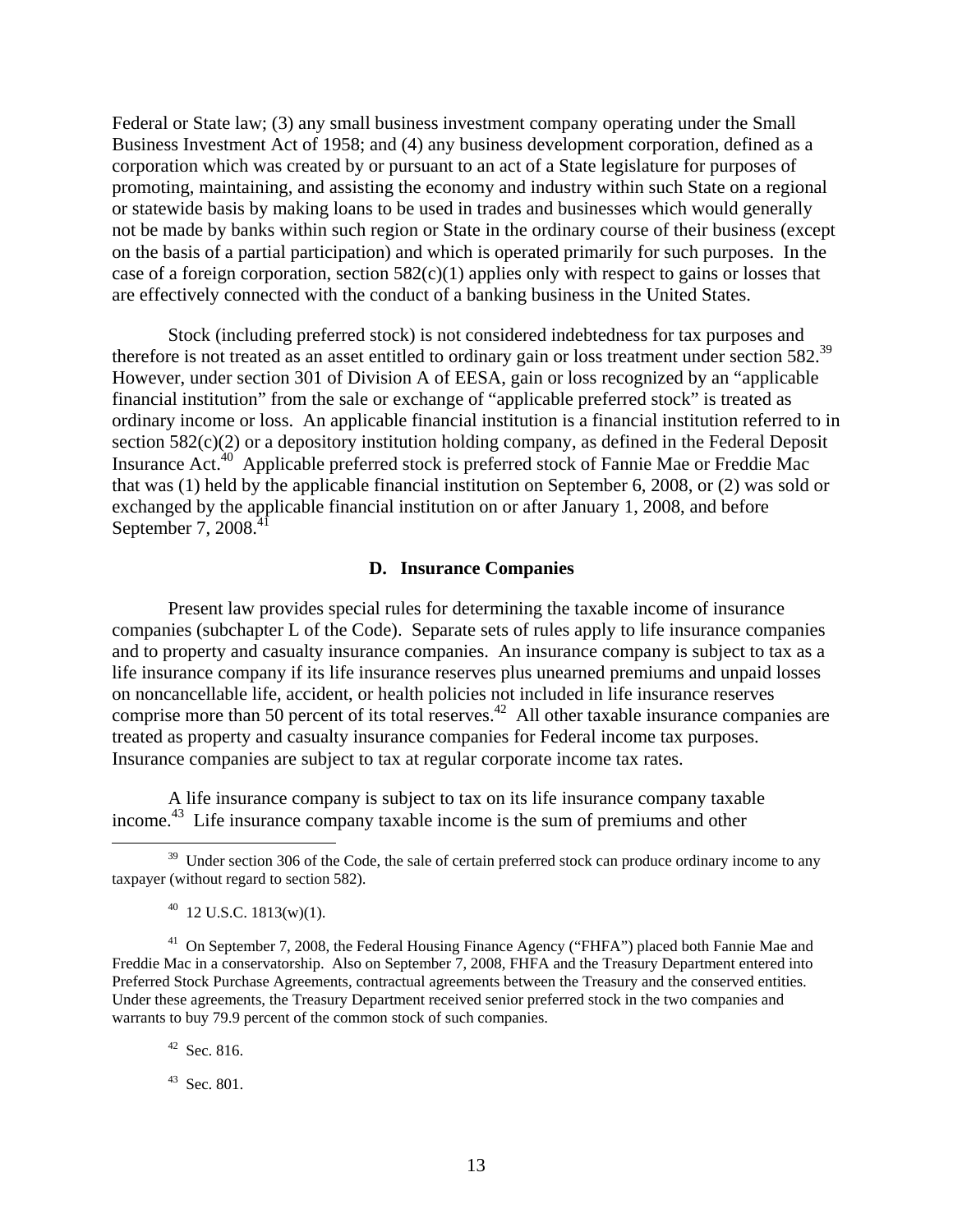consideration on insurance and annuity contracts, decreases in certain reserves, and other amounts includible in gross income, reduced by allowable deductions for all claims and benefits accrued and all losses incurred during the taxable year, increases in certain reserves, policyholder dividends, dividends received, operations losses, certain reinsurance payments, and other deductions allowable for purposes of computing taxable income.<sup>44</sup>

The taxable income of a property and casualty insurance company is determined as the sum of the amount earned from underwriting income and from investment income (as well as gains and other income items), reduced by allowable deductions.45 For this purpose, underwriting income and investment income are computed on the basis of the underwriting and investment exhibit of the annual statement approved by the National Association of Insurance Commissioners.

Certain special rules apply to both life insurance and property and casualty companies. These rules relate to foreign tax credits, foreign companies carrying on insurance business within the United States, annual accounting period, special loss carryovers, certain reinsurance agreements, discounted unpaid losses, special estimated tax payments, and capitalization of certain policy acquisition expenses.46

#### **E. Broker-Dealers**

For Federal income tax purposes, a person is a securities dealer if such person is regularly engaged in the purchase and resale of securities to customers.<sup>47</sup> The determination of dealer status is made based on all facts and circumstances. The courts and the IRS have considered the following factors in evaluating dealer status: (1) being licensed as a dealer;<sup>48</sup> (2) holding oneself out to the public as a dealer;  $49(3)$  selling inventoried securities to customers;  $50(4)$  the frequency, extent, and regularity of securities transactions;<sup>51</sup> (5) profiting from commissions as opposed to

<sup>45</sup> Sec. 832.

47 Treas. Reg. sec. 1.471-5 (as amended in 1993). In *Bielfeldt v. Commissioner*, 231 F.3d 1035 (7th Cir. 2000), the Seventh Circuit described the difference between a trader and a dealer noting that "the dealer's income is based on the service he provides in the chain of distribution of the goods he buys and resells, rather than on fluctuations in the market value of those goods, while the trader's income is based not on any service he provides but rather on, precisely fluctuations in the market value of the securities or other assets that he transacts in."

- 48 *Polachek v. Commissioner,* 22 T.C. 858, 859 (1954).
- 49 *Verito v. Commissioner,* 43 T.C. 429, 441-442 (1965), *acq.* 1965-2 C.B. 7.
- 50 *United States v. Chinook Investment Co.,* 136 F.2d 984 (9th Cir. 1943).
- 51 *Purvis v. Commissioner,* 530 F.2d 1332, 1334 (9th Cir. 1976).

 <sup>44</sup> Secs. 801-818.

<sup>46</sup> Secs. 841-848.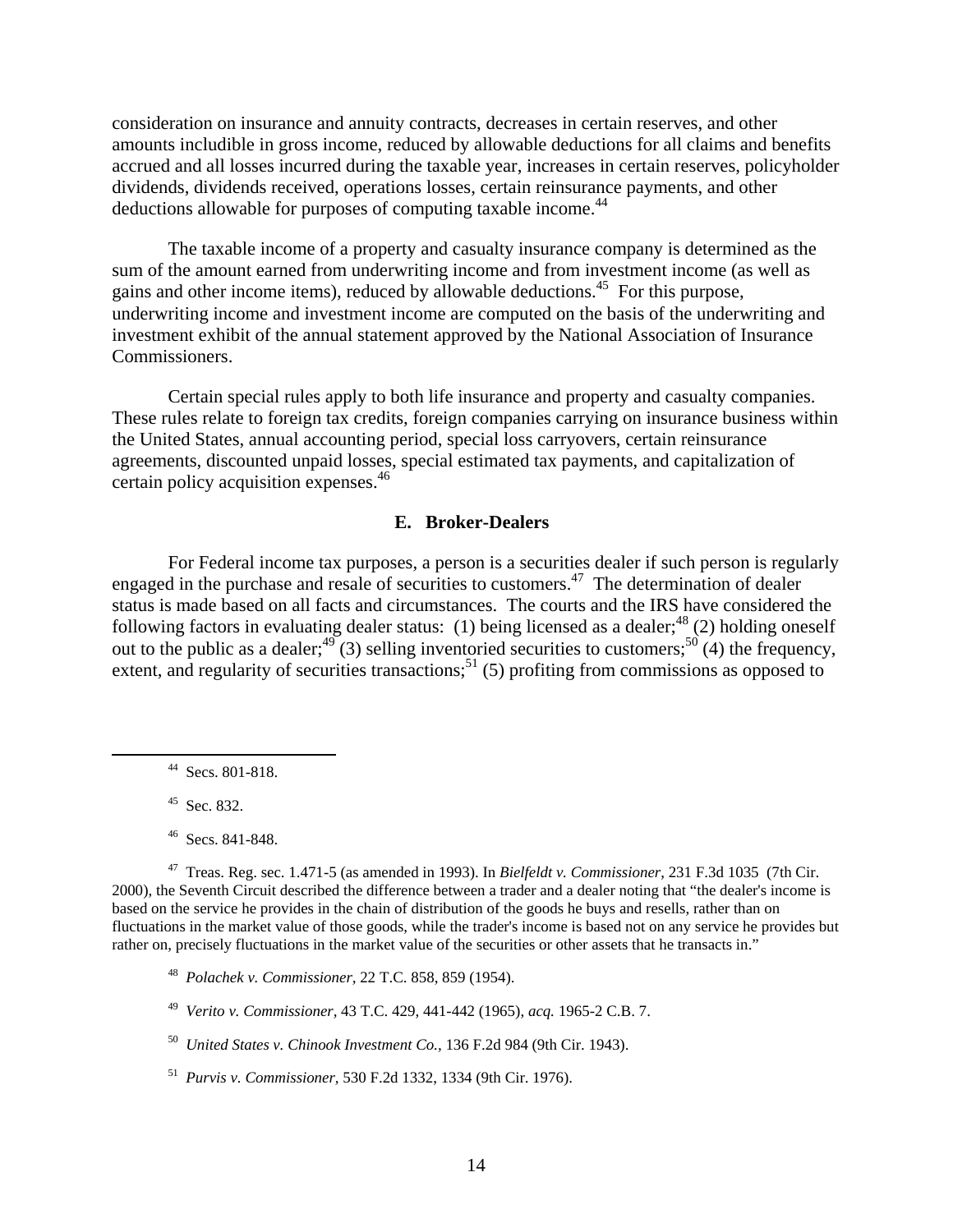appreciation in the value of securities;<sup>52</sup> and (6) ownership of a securities exchange membership.<sup>53</sup>

Securities dealers must account for their securities inventory using the mark-to-market accounting method.<sup>54</sup> In general, under that method, securities held by a dealer in its inventory are marked to fair market value at the close of the taxable year, with any resulting difference between value and basis included as ordinary income or loss in computing taxable income for such year. For this purpose a security is defined as any share of stock in a corporation, partnership or beneficial ownership interest in a widely held or publicly traded partnership or trust, note, bond, debenture, or other evidence of indebtedness, interest rate, currency, or equity notional principal contract, and evidence of an interest in, or a derivative financial instrument in any of the foregoing, or any currency, including any option, forward contract, short position, and any similar financial instrument in such a security or currency.55 Additionally, a security includes a position that is not one of the foregoing, but is a hedge with respect to such security, and is clearly identified in the dealer's records as a security before the close of the day on which it was acquired.<sup>56</sup>

Special rules apply to gains and losses of a securities dealer with respect to "section 1256 contracts."57 Any gain or loss with respect to a section 1256 contract is subject to a mark-tomarket rule and generally is treated as short-term capital gain or loss, to the extent of 40 percent of the gain or loss, and long-term capital gain or loss, to the extent of the remaining 60 percent of the gain or loss.58 Gains and losses upon the termination (or transfer) of a section 1256 contract, by offsetting, taking or making delivery, by exercise or by being exercised, by assignment or being assigned, by lapse, or otherwise, also generally are treated as 40 percent short-term and 60 percent long-term capital gains or losses.<sup>59</sup>

52 *Kemon v. Commissioner*, 16 T.C. 1026, 1033 (1951).

53 *Securities Allied Corp. v. Commissioner*, 95 F.2d 284, 286 (2d Cir. 1938), *aff'g* 36 B.T.A 168 (1937), *cert denied*, 305 U.S. 617 (1938).

<sup>54</sup> Sec. 475. Section 475(c)(1) defines a securities dealer for purposes of section 475 as "a taxpayer who-(A) regularly purchases securities from or sells securities to customers in the ordinary course of a trade or business; or (B) regularly offers to enter into, assume, offset, assign or otherwise terminate positions in securities with customers in the ordinary course of a trade or business."

<sup>55</sup> Sec. 475(c)(2). The definition of securities under section 475 excludes section 1256 contracts, which include futures contracts and certain exchange-traded options.

 $56$  Sec. 475(c)(2)(F).

<sup>57</sup> Section 1256(b) provides that a "section 1256 contract" is any (1) regulated futures contract, (2) foreign currency contract, (3) nonequity option, (4) dealer equity option, and (5) dealer securities futures contract.

<sup>58</sup> Sec. 1256(a)(3). This general rule does not apply to 1256 contracts that are part of certain hedging transactions or section 1256 contracts that but for the rule in section 1256(a)(3) would be ordinary income property.

<sup>59</sup> Sec. 1256(c)(1). Additionally, section 1212(c) provides that a taxpayer other than a corporation may elect to carry back its net section 1256 contracts loss for three taxable years.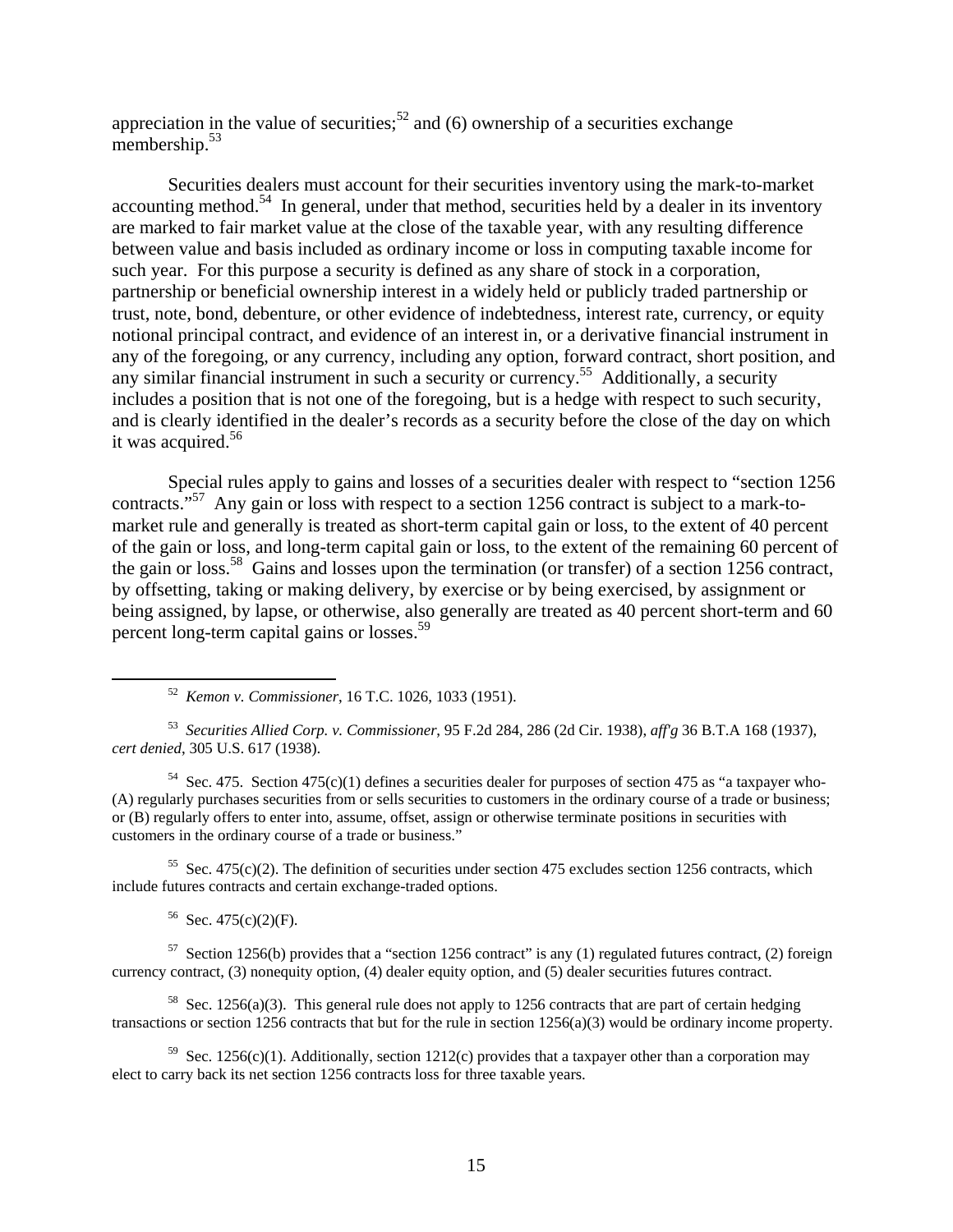A securities dealer may also hold securities for investment rather than as inventory (such securities are not subject to mark-to-market accounting, and any gains or losses with respect thereto treated as capital rather than ordinary).<sup>60</sup> Additionally, a dealer is not subject to mark-tomarket accounting for debt securities originated or entered into in the ordinary course of its trade or business that are not held for sale.<sup>61</sup> For either of these exceptions to apply, the dealer must clearly identify that the security is either held for investment or not held for sale by the close of the day the security is acquired and the security may not at any time thereafter be held primarily for sale to customers.<sup>62</sup>

 $61$  Sec. 475(b)(1).

<sup>&</sup>lt;sup>60</sup> Secs. 1236 and 475(b)(1).

<sup>&</sup>lt;sup>62</sup> Secs. 1236(a) and (d)(1). See also, section 475(b)(2).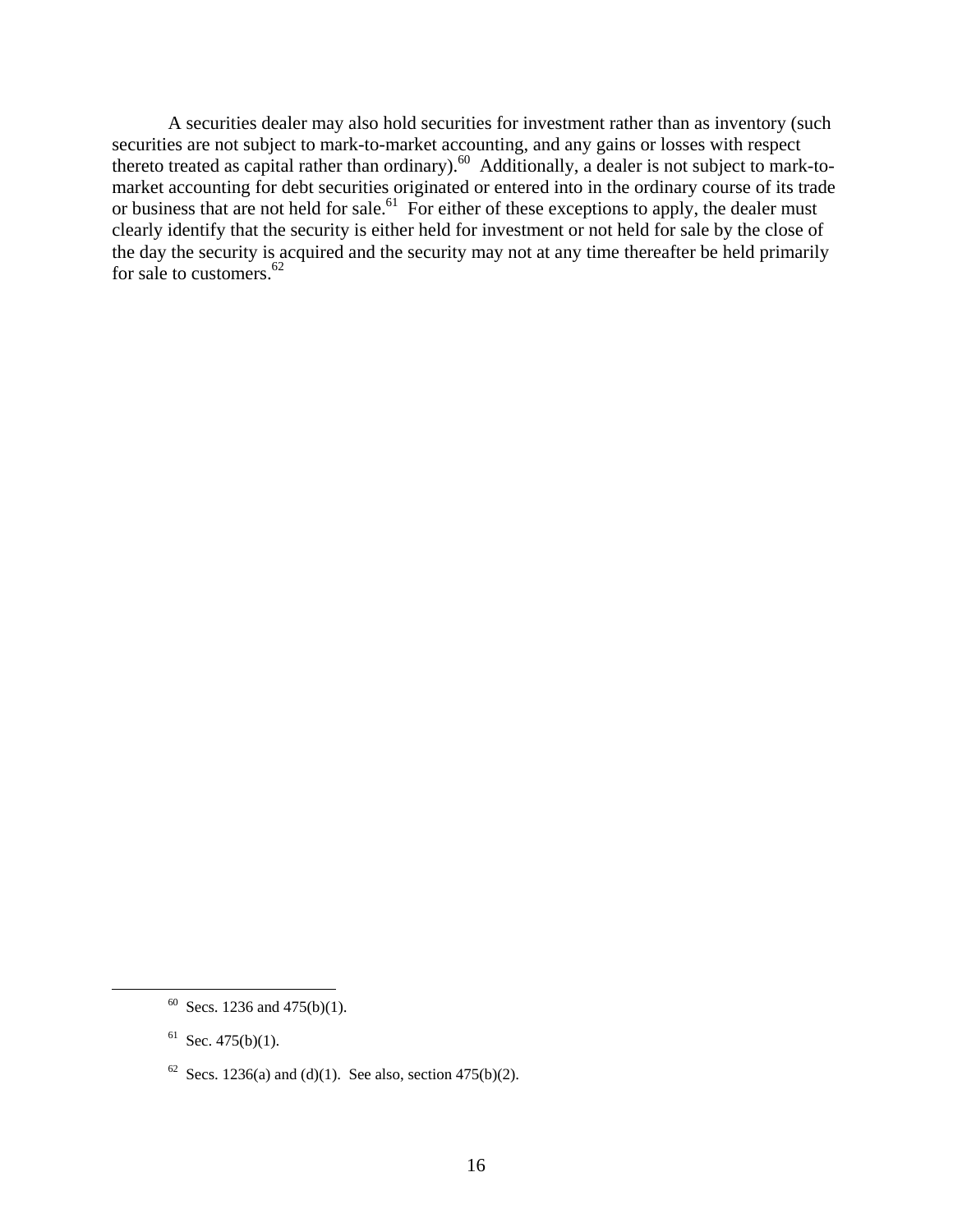#### **III. DESCRIPTION OF ADMINISTRATION'S PROPOSAL**

On January 14, 2010 the President announced his intention to propose a financial crisis responsibility fee.<sup>63</sup> A version of the fee is included in the Administration's Fiscal Year 2011 Budget.<sup>64</sup>

As described in the 2011 Budget, the proposal contemplates an annual financial crisis responsibility fee levied on certain liabilities of banks, thrifts, bank and thrift holding companies, brokers and securities dealers, as well as on U.S. companies owning or controlling such entities as of January 14, 2010. The proposed rate is not set, but is expected to be approximately 0.15 percent of an applicable financial firm's covered liabilities. Covered liabilities are defined as total balance sheet liabilities less deposits subject to assessments by the FDIC (in the case of banks), certain insurance policy-related liabilities (in the case of insurance companies) and other (unspecified) exceptions. The fee is assessed on the worldwide consolidated liabilities of firms headquartered in the United States, and the consolidated liabilities of U.S. subsidiaries of non-U.S. financial firms. The fee only applies to firms with consolidated assets in excess of \$50 billion. Firms with consolidated assets of less than \$50 billion would not be subject to the fee for the period when their assets are below the threshold.

The Act provides that on October 4, 2013, the Director of the Office of Management and Budget, in consultation with the Congressional Budget Office, shall submit to Congress a report on the net amount within the TARP. The statute requires that in any case where there is a shortfall, "the President shall submit a legislative proposal that recoups from the financial industry an amount equal to the shortfall."65 The proposed fee is intended to fulfill the commitment three years early.<sup>66</sup> Other stated goals of the proposal are to "require the largest and most highly leveraged Wall Street firms to pay back taxpayers for the extraordinary assistance provided" by TARP and to provide a deterrent against excessive leverage for the largest financial firms.

According to the January 14th press release, the fee would be in place for at least 10 years, but longer if necessary to recoup the costs of TARP. The 2011 Budget does not specify a sunset date. The fact sheet suggests that the fee would be reported by regulators but collected by the Internal Revenue Service. In contrast, the 2011 Budget description suggests that entities subject to the fee would report it on their annual Federal income tax return, and make estimated payments on the same schedule as estimated income tax payments.

 <sup>63</sup> See http://www.whitehouse.gov/the-press-office/president-obama-proposes-financial-crisisresponsibility-fee-recoup-every-last-penn and http://www.whitehouse.gov/sites/default/files/financial responsibility fee fact sheet.pdf.

<sup>64</sup> A description is provided in the U.S. Department of the Treasury, *General Explanations of the Administration's Fiscal Year 2011 Revenue Proposals*, February 2010, pp. 29-30.

<sup>&</sup>lt;sup>65</sup> 12 U.S.C. sec. 5239.

<sup>&</sup>lt;sup>66</sup> http://www.whitehouse.gov/sites/default/files/financial responsibility fee fact sheet.pdf.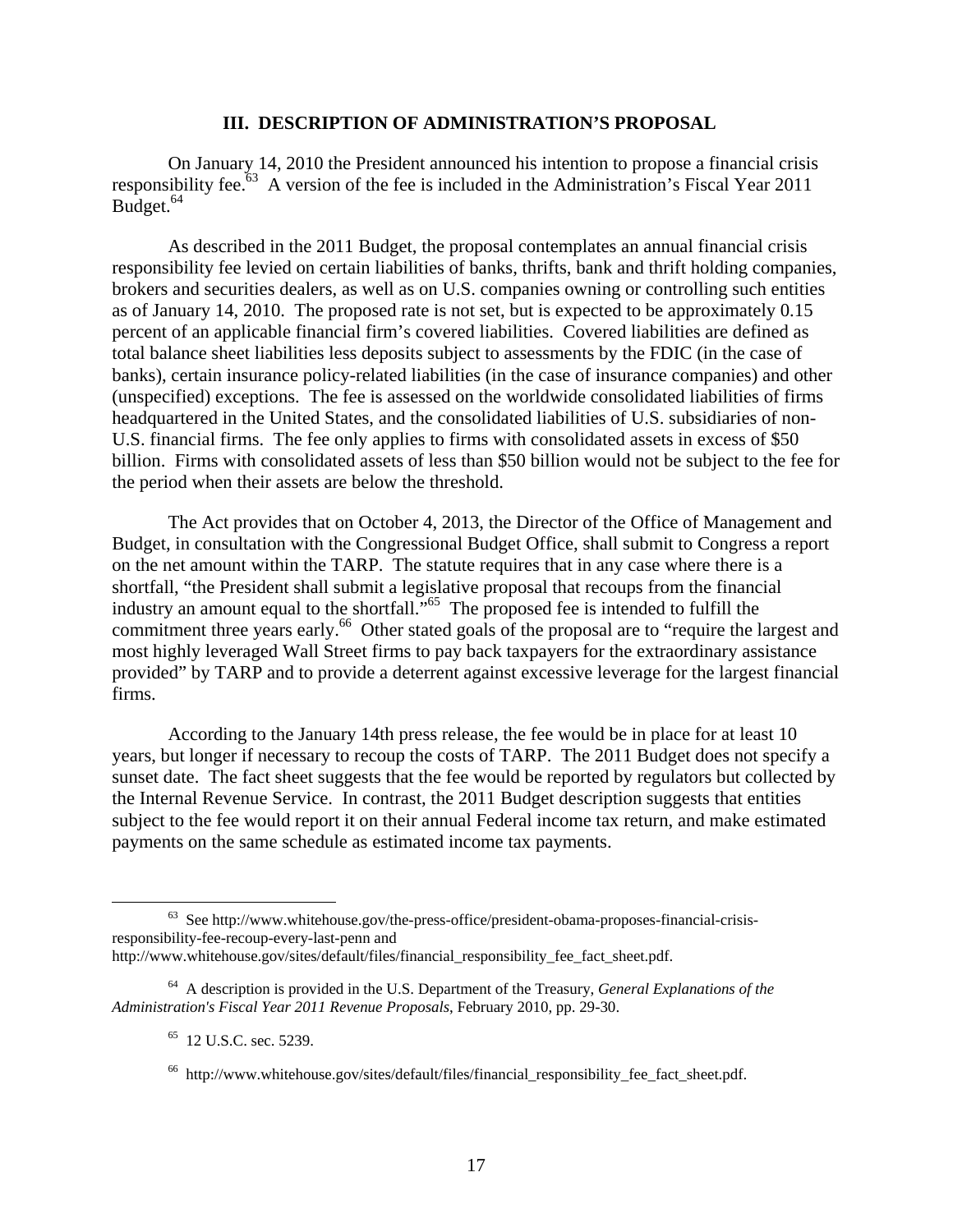#### **IV. ANALYSIS OF BANK TAX ALTERNATIVES**

#### **A. Financial Institution Tax Design Issues**

#### **Response to the financial crisis**

There has been interest in possible Federal responses both to address the most recent financial crisis and to prevent a recurrence. Proposals have ranged from reforming the current regulatory structure for financial institutions to various tax changes applicable to financial institutions. The goals of any policy response generally determine whether a tax law change is warranted (or whether a nontax policy might better achieve the desired goals), and, in the event a tax policy response is warranted, inform the design of any specific tax proposal. These goals could involve simply raising revenue as efficiently as possible or attempting to alter behavior to discourage or encourage certain activity. Whatever the goal, certain considerations will influence the design of any tax policy response. The incidence of the tax, that is, who bears the ultimate burden, indicates whether a tax is targeted in the intended manner. Administrability of the tax affects compliance and the efficiency of revenue collection.

One possible goal may be simply to raise revenue efficiently. A significant aspect of this approach is to avoid influencing taxpayer behavior at all by maintaining tax neutrality. Such an approach may focus on taxpayers unlikely to alter their behavior in response to the imposition of the tax, whether or not they are related to the financial industry. A lump-sum tax that is unrelated to a taxpayer's income would be an example of such a tax, but might not be desirable for other reasons, including fairness. A variant of a lump-sum tax that also would not alter behavior would be a tax based on some characteristics of the taxpayer at some point of time in the past. Since future taxpayer behavior could not alter the amount of tax due, such a tax would not create incentives to alter behavior. As with a lump-sum tax, however, such an alternative may raise other issues that would make it undesirable. To minimize the economic distortions created by a tax other than a lump-sum tax, another alternative might be a tax with a broad base and a relatively low rate.<sup>67</sup> From an efficiency and compliance standpoint, a tax that can utilize existing administrative systems may be preferable to one requiring the establishment of new collection mechanisms, which may require time and money to design and implement.

Another possible goal of a tax response may be to alter the incentives for certain behaviors. A tax may achieve this objective even if it raises very little or no revenue. For example, if the goal is to create disincentives for financial institutions to take excessive risk or to pay excessive bonuses, the tax may need to be targeted at the particular activities deemed undesirable, rather than broad-based in its application.

Another possible goal may be to fund an insurance program against failure of institutions. The coverage and burden of the tax might correspond to the coverage and benefits of the insurance provided. That is, the tax could equal the premium on a hypothetical insurance policy

 $67$  The efficiency loss of tax is proportional to the square of the tax rate. Thus, it will increase more than proportionately as the tax rate increases. See, e.g., Alan Auerbach. "The Theory of Excess Burden and Optimal Taxation" in *Handbook of Public Economics*, ed. Alan Auerbach and Martin Feldstein, 1985.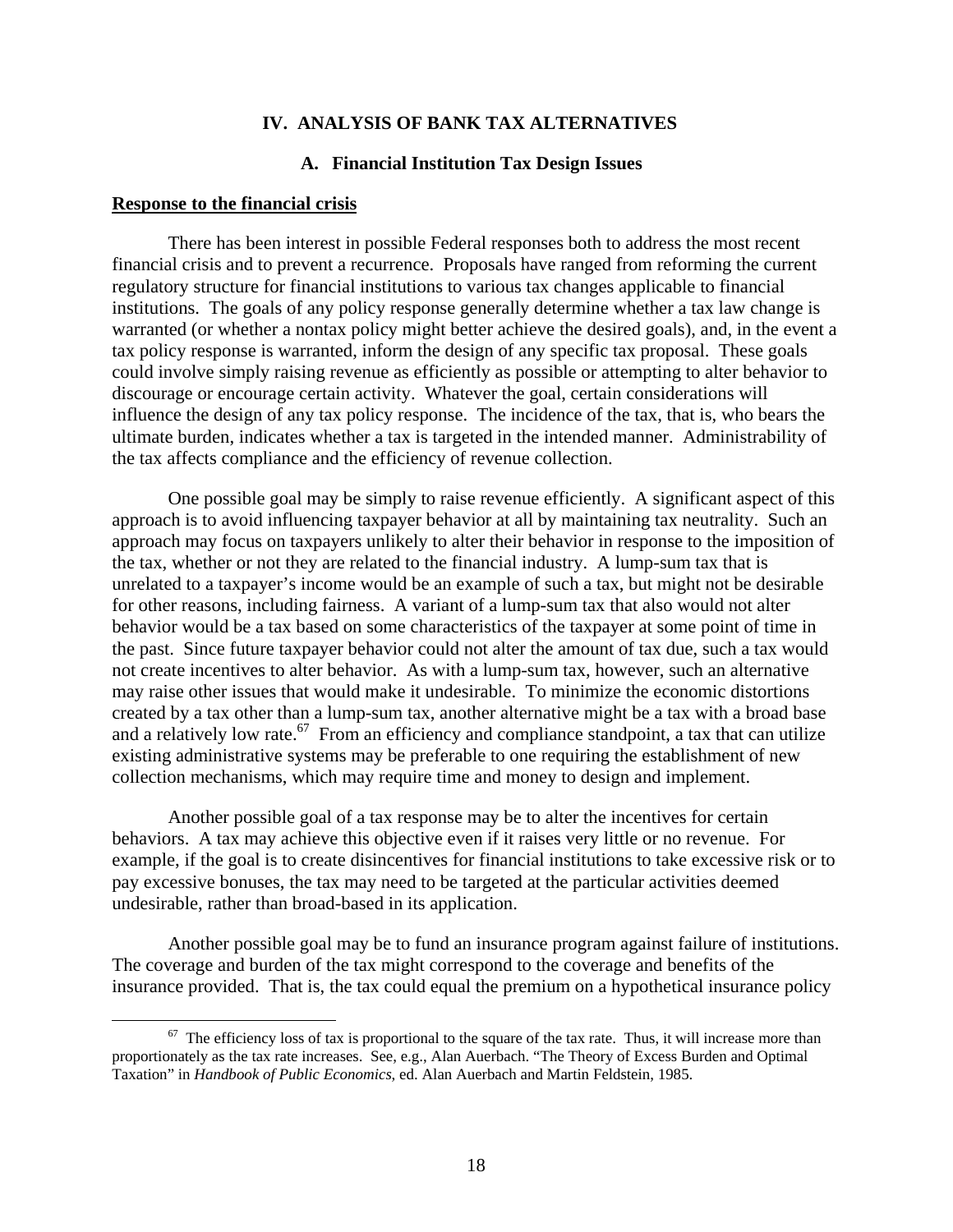that fairly reflects the probability that an institution's transactions will result in a loss to the fund, as well as the size of the loss. The burden of the tax might be designed to fall on those entities that contribute to the risk of loss. Such a tax raises issues about incentives to undertake risky behavior if those undertaking such behavior are protected from the losses they might incur, that is, a moral hazard. In this way, an insurance program could be viewed as increasing risky behavior, particularly if the positive returns from risk accrue to the institution undertaking the risk, while any loss accrues to other parties.

## **Incidence**

## In general

The economic incidence of any tax on financial institutions depends on the details of the proposal. The ultimate cost of any tax is not necessarily borne by the entity with the statutory obligation to make the payment to the government. The cost is ultimately borne to varying degrees by an institution's customers, employees, and investors, depending on the competitiveness of each of those markets; but the precise incidence among those groups is uncertain. Also, the incidence of the tax may be different in the short-run than the long-run, after markets adjust to the tax.

## Administration's proposal

Customers would probably absorb some of the cost of a tax on certain financial institutions in the form of higher borrowing rates and other charges, although competition from financial institutions not subject to the tax would limit the extent to which the cost could be passed through to borrowers. Within the banking industry, a large fraction of assets are attributable to institutions that are members of affiliated groups with assets over \$50 billion. For example, among depository institutions regulated by the FDIC as of December 31, 2009, at least 70 percent of all assets, including 64 percent of loans, are attributable to institutions that are members of affiliated groups with assets over \$50 billion.<sup>68</sup> This may suggest that competition from institutions may not be able to prevent pass-through of the tax. If firms could not pass on the cost of the tax directly to consumers, certain services with low profit margins may no longer be profitable. If firms no longer offered these services, customers would bear the cost of the tax by no longer having access to products for which they would be willing to pay in the absence of the tax or if more costly smaller providers pick up the service.

Employees might bear some of the tax burden in the form of reduced compensation. This will depend on the conditions of the labor market for the employees of affected institutions. If employees have competitive employment opportunities available to them from firms not subject to the tax, such as smaller financial institutions, those firms subject to the tax will be required to pay employees according to their productivity and will not be able to pass on the burden of the

 <sup>68</sup> Federal Deposit Insurance Corporation, *Statistics on Depository Institutions*, http://www2.fdic.gov/sdi/index.asp and staff calculations. Preliminary discussions with regulators of depository institutions suggest that more than 90 percent of assets of all depository institutions are held by institutions that are members of affiliated groups with assets in excess of \$50 billion.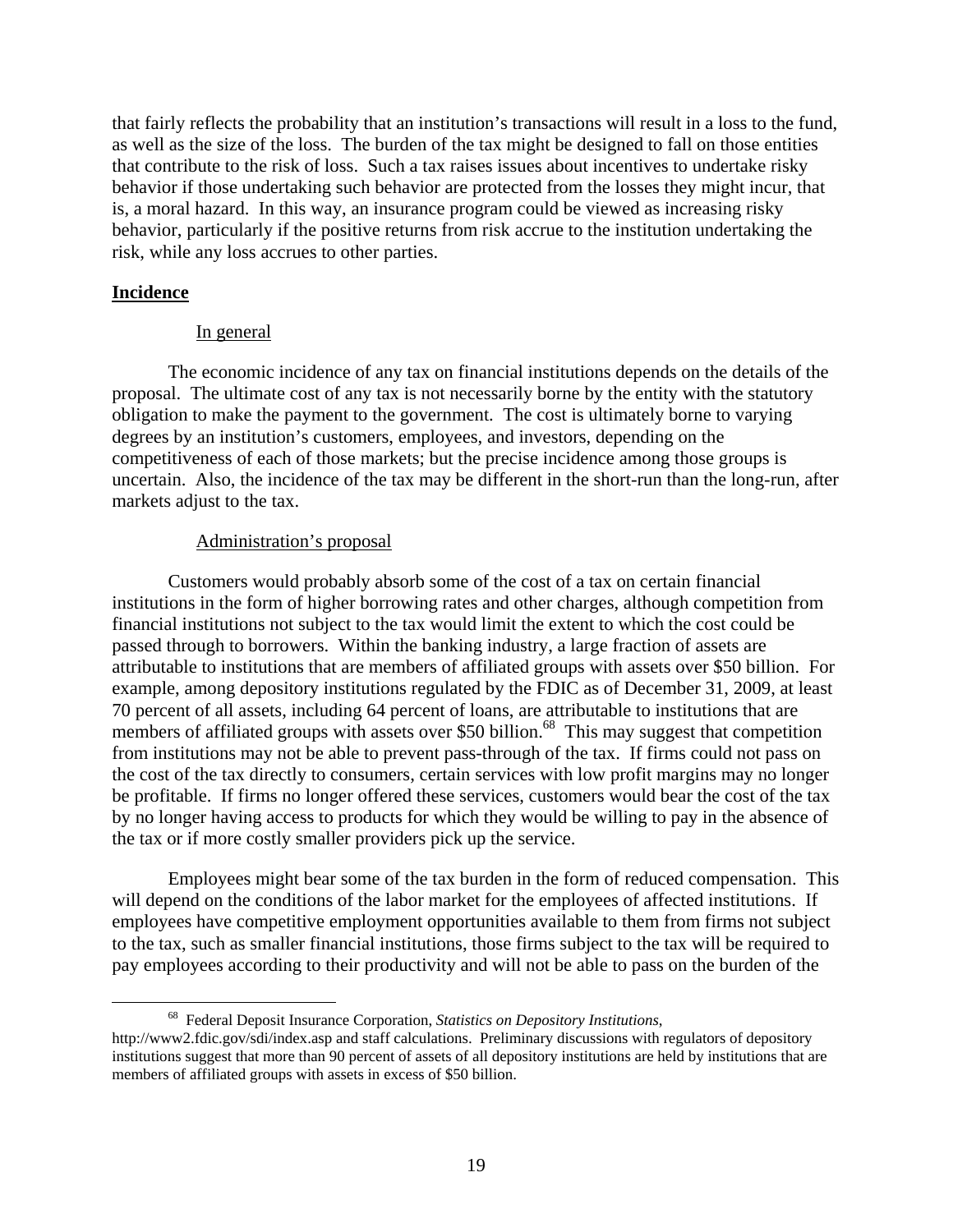tax. The effects on different types of employees may vary depending on the transferability of their skills. For example, the earnings of secretaries or accountants are likely to be unaffected as their skills are transferable to many other firms who compete in the market for their labor. However, there may be employees whose skills are more firm-specific. The labor market for these employees may be less competitive, making it more likely that they could bear some of the tax burden through reduced compensation.

Investors could bear some of the cost of the tax in the form of lower stock prices if the tax reduced the future profitability of institutions. A tax applied to covered liabilities, as in the Administration's proposal, could increase an institution's cost of capital. To the extent that insured deposits are exempt, this could increase the attractiveness of raising capital by attracting deposits. Competition for deposits by institutions subject to the tax could drive up deposit rates. This could benefit depositors, but may raise the cost of attracting deposits for institutions not subject to the tax, implying profitability of the banking sector falls or borrowing costs rise.

The ultimate burden of the tax may vary by industry. To the extent that fewer participants in a particular industry are subject to the tax relative to participants in another industry, a firm subject to the tax will face more competition from firms not subject to the tax. The firm that faces more competition from firms not subject to the tax would be more likely to bear the burden of the tax. For example, a very large fraction of assets of the banking industry is held by institutions that are members of affiliated groups with assets over \$50 billion. However, large insurance companies that own depository institutions represent a smaller segment of the insurance industry. This suggests that an insurance company subject to the tax may have less of an ability to pass the burden of the tax on to consumers, resulting in a bigger burden for the employees or shareholders of the affected institutions in that industry.

## **Administrability**

The administrability of any tax depends, in part, on the number and sophistication of the parties upon which the tax is assessed and the complexity of the tax. As a general rule, the fewer and more sophisticated the affected taxpayers and the simpler the tax, the easier and less costly to administer.

If a tax on financial institutions applied only to institutions with more than \$50 billion in assets, relatively few institutions would be subject to it. These institutions are also likely to be among the most sophisticated taxpayers.

The complexity of a tax generally relates to: (1) computational complexity (calculations required to determine tax liability), (2) transactional complexity (extent to which planning and execution of transactions are complicated) and (3) drafting complexity (clarity of promulgated rules and regulations).

Although complexity of tax laws may be problematic, trade-offs are often necessary between complexity and other policy goals. Moreover, tax law complexity often is a necessary consequence of the complexity of the economy or the underlying business transactions. In a voluntary self-assessment tax system, the need for simplification may be less warranted in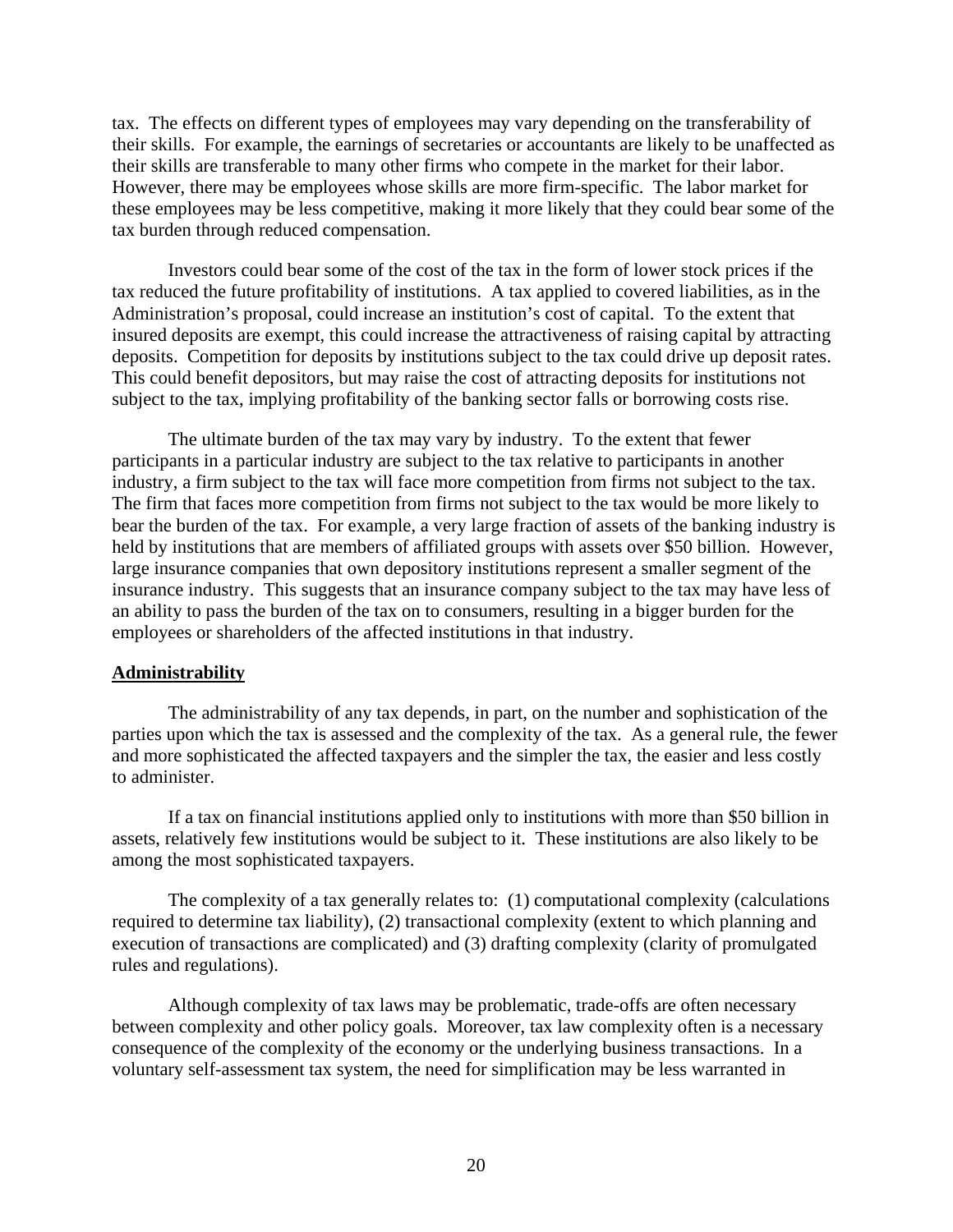circumstances that either (1) do not affect the majority of taxpayers or (2) affect only the most sophisticated taxpayers.<sup>69</sup>

A tax computed based upon an existing complex calculation that a firm undertakes for nontax reasons would add little incremental complexity. Tax administrators would need to have access to and an understanding of the underlying data to ensure compliance. For example, depository institutions must undertake many complex calculations to report data to various regulatory entities, including risk-weighted assets for capital adequacy purposes. Such reports are publicly available. A tax on depository institutions that used this reported measure of assets as a base would add little complexity. However, modifications to adjust regulatory measures for tax purposes could add significant complexity. Additionally, the degree of complexity could be considerable to the extent that some institutions subject to the tax do not currently undertake such calculations, or such concepts would need to be modified to be meaningful. For example, nondepository institutions do not have a concept of insured deposits or Tier 1 capital.<sup>70</sup> Specifying equivalent concepts for other financial institutions may be complicated and adversely affect the ease and cost of administration.

#### **B. Administration's Proposal**

## **In general**

Significant details of the Administration's proposal are not specified in detail, including both the firms subject to the tax and the intended tax base. The uncertainty makes evaluating the technical details of the proposal difficult, but may also be used to highlight issues in need of further consideration.

## **Covered institutions**

The extent to which the proposal applies to insurance companies is not entirely clear. One possibility may be that the proposal only applies to insurance companies that own insured depository institutions or other types of financial institutions. Some argue that it is arbitrary to apply the fee to an insurance company that happens to have a small bank subsidiary, but to exempt an otherwise similarly situated insurance company that does not have a bank subsidiary, or to exempt an insurance company with less than \$50 billion in assets but with a larger banking

 $69$  For example, tax rules relating to corporate mergers and acquisitions are among the most complex in the Federal tax system, but (1) do not add complexity for individual taxpayers, and (2) are generally understood by the tax practitioners employed by the limited number of sophisticated taxpayers who typically use such rules.

 $70$  Tier 1 capital consists primarily of common stock and certain types of preferred stock and is generally defined as capital for accounting purposes less (1) investments and advances to non-includable subsidiaries, (2) goodwill and other intangibles, (3) non-qualified equity (e.g., cumulative preferred stock), (4) certain servicing assets and purchased credit card relationships, (5) disallowed deferred tax assets, (6) credit enhancing interest-only strips in excess of 25 percent of Tier 1 capital, (7) accumulated gains on certain available-for-sale debt and equity securities and qualifying cash-flow hedges plus (A) minority interests in equity accounts of fully consolidated includable subsidiaries, (B) mutual thrift nonwithdrawable and pledged deposit accounts and (C) accumulated losses on certain available-for-sale debt securities and accumulated losses on qualifying cash-flow hedges. See, e.g., OTS Examination Handbook, Section 120 "Capital Adequacy" available at http://www.ots.treas.gov/files/422017.pdf).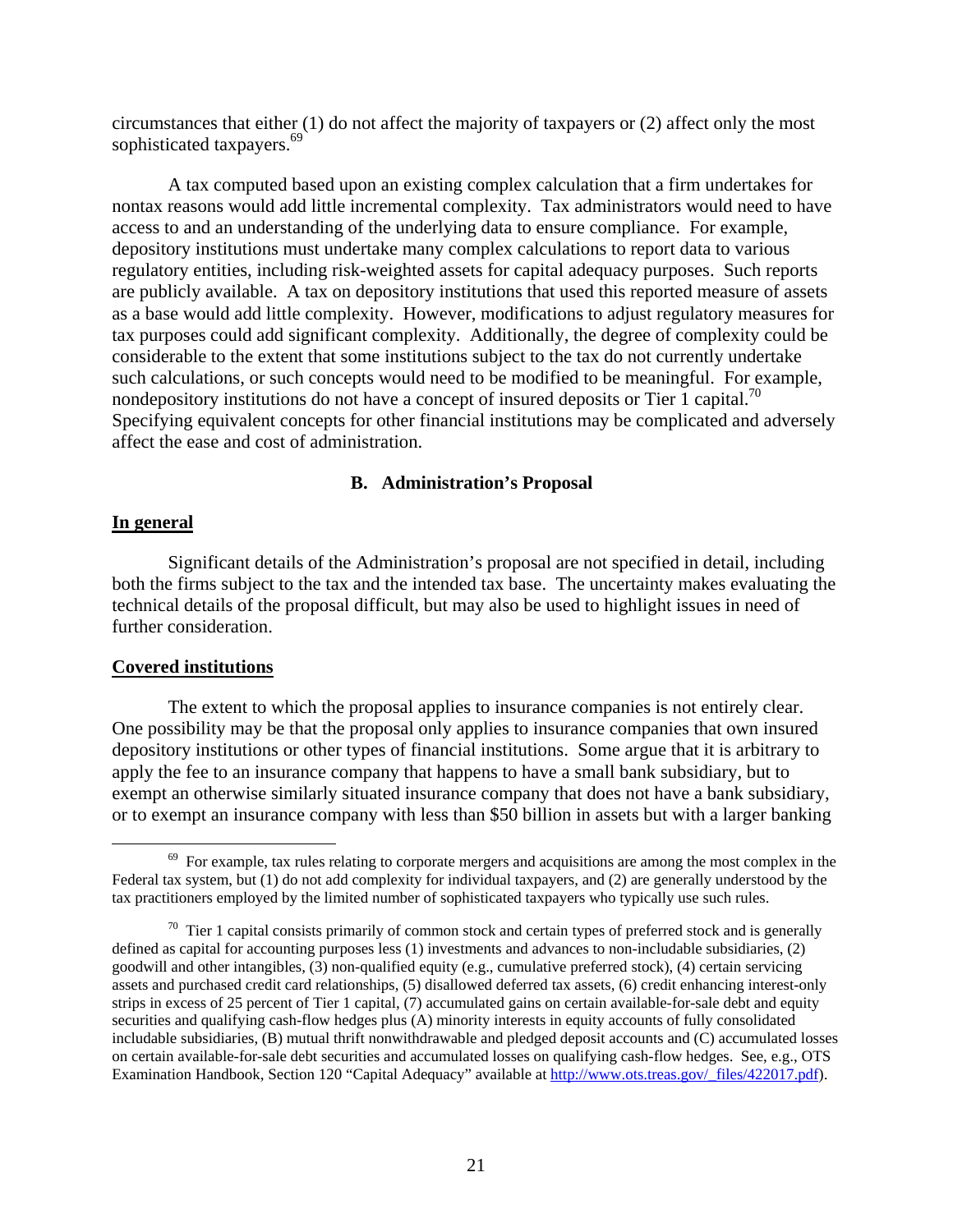subsidiary than an insurance company with assets exceeding \$50 billion. It is also possible that defining a covered institution as any company owning any of these other entities could qualify unintended entities. For example, unless otherwise exempted, mutual fund groups owning captive securities broker-dealers to service fund trading requirements would appear to be subject to the fee.

Another ambiguity is presented by the \$50 billion consolidated asset threshold. The fee applies to firms with more than \$50 billion in consolidated assets and would not apply to otherwise eligible entities for the period when their assets are below this threshold. It is not clear what is intended by "consolidated." The meaning of, and requirements for, consolidation differs in the financial reporting and U.S. Federal income tax contexts. Further, it is uncertain whether the proposal intends a more comprehensive definition which might, for instance, look through to the assets and liabilities of entities owned or controlled by the affected entities but which are not typically consolidated Federal income tax purposes, but the assets of which might be included for financial statement purposes.

## **Tax base**

The base of the tax is similarly unclear. The fee applies to the "worldwide consolidated liabilities" of covered firms, but as described above, the meaning of "consolidated" is not clear and could vary significantly in scope. Moreover, the proposal contemplates exceptions to the tax, including FDIC-assessed deposits and "certain policy-related liabilities." It is not clear from the proposal which liabilities would be subject to the fee, which would be excluded, or the method for determining inclusion or exclusion.

## **Assessment of rationales for the proposal**

One rationale for the fee is that it would provide a deterrent against excessive leverage for the largest firms. Risk in this context has various meanings.<sup>71</sup> Financial institutions face systemic risk commonly described as either (1) risk an institution faces as a market participant against which it cannot diversify or (2) risk that the linkages between institutions in the financial system might affect the system as a whole. Various risks may also be identified on both sides of a financial institution's balance sheet. On the asset side, for example, each originated or held loan involves credit risk (e.g., whether the borrower pays) and interest rate risk (e.g., whether interest rates increase generally and the value of the loan drops, or rates decrease and borrowers accelerate repayment). Bank regulatory capital requirements are generally intended to address solvency risk.

With respect to the liabilities side of the balance sheet, liquidity risk includes the sudden withdrawal or unavailability of funds. A financial institution commonly faces varying degrees of durational risk, that is, a mismatch in the terms of its assets and its obligations. Banks typically raise money for long-term loans, such as 30-year residential mortgages, by borrowing short-term

 <sup>71</sup> Congressional Research Service, *Who Regulates Whom? An Overview of U.S. Financial Supervision (R40249),* December 14, 2009, by M. Jickling and E. Murphy, available at http://www.crs.gov/ReportPDF/R40249.pdf.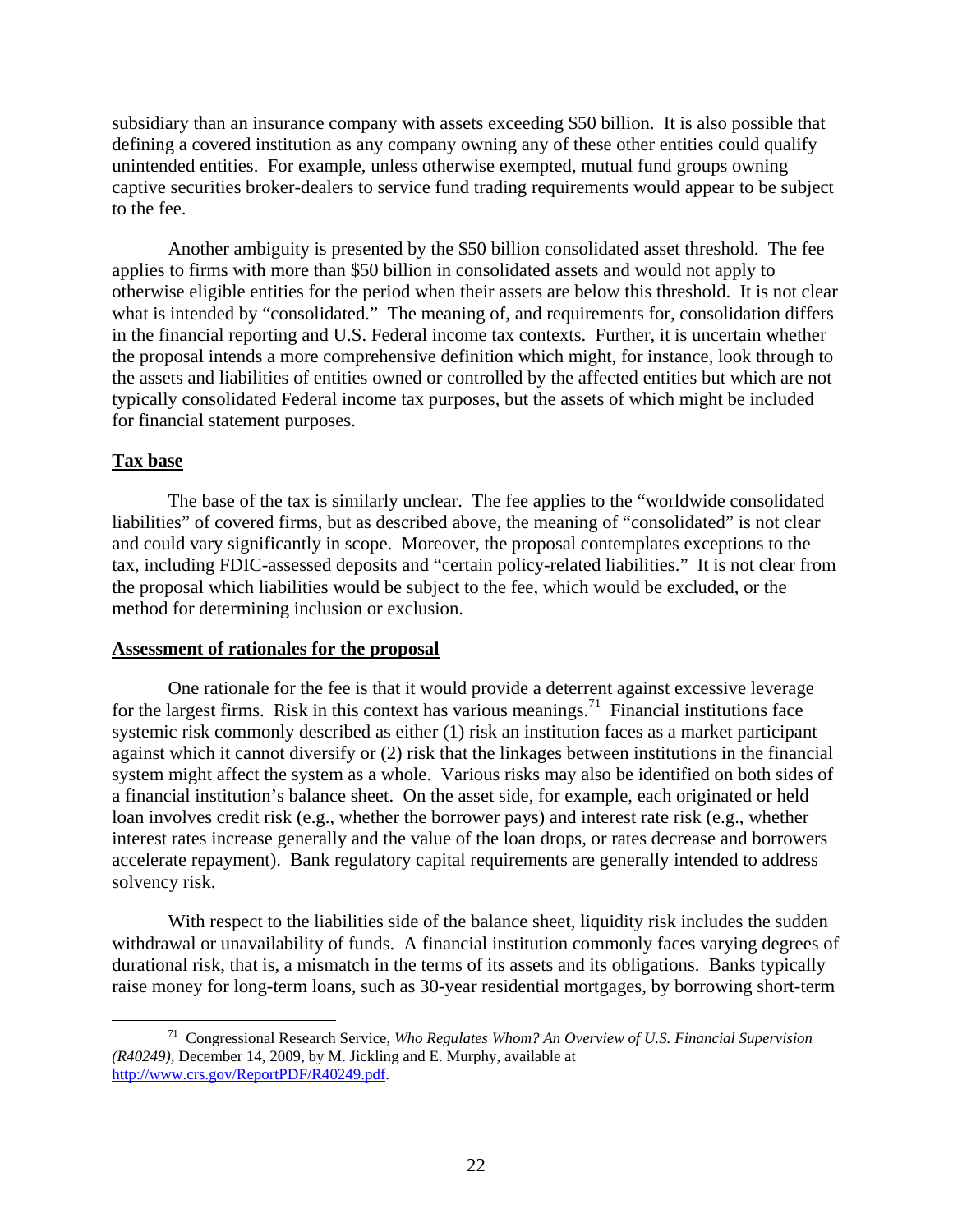from depositors who can withdraw their money at any time. Thus, a sudden withdrawal of capital (e.g., a run on a bank) could result in an insolvent bank regardless of the quality of its assets if such assets cannot be liquidated quickly enough. A nondepository institution that relies on other forms of short-term capital with long-term assets faces a similar risk. Managing these risks is the principal business of financial intermediaries, and for which investors in these institutions are compensated.

Arguably, the Administration's proposal contributes to the stability of the financial system to the extent it provides a disincentive to raise funds using certain types of risky leverage. Others might counter that the proposal, in effect, imposes a fee on all leverage other than FDIC assessed deposits (or certain policy reserve related assets) which may or may not be particularly risky or even possible to avoid. For example, general trade liabilities such as accounts payable would be subject to the fee. The fee would also be applied without regard to duration of the liability. For certain nonbank entities, short-term wholesale liabilities drove a liquidity crunch when the short-term lenders lost confidence in the institution's credit worthiness. However, the fee would apply to such potentially risky short-term debt and to long-term corporate debt issuances equally.

Others may argue the proposal has, in practice, little effect on risk insofar as it taxes all liabilities other than a narrowly identified group, and does nothing to address risk taken on the asset side of the balance sheet. Proponents of this critique would point out that exceedingly risky positions can be financed with liabilities that the proposal would exclude from the tax base. Banking regulations attempt to address the risks to a bank's creditors posed by holding risky assets by requiring institutions with riskier assets to hold more Tier 1 capital. To the extent banks only hold capital sufficient to comply with regulations, the exemption of Tier 1 capital from the tax (as in the Administration's proposal) could have the effect of imposing a lower tax burden on riskier institutions. This may result because a bank holding riskier assets must hold more Tier 1 capital than an otherwise similarly situated bank with less risky assets. Therefore, removing Tier 1 capital from the tax base effectively imposes a greater tax liability on bank with less risky assets.<sup>72</sup>

Some have argued that a tax measured as a fixed percentage of assets or liabilities may actually encourage institutions to undertake riskier investments in pursuit of higher returns to offset the cost of the tax. However, those higher risk and higher return investments were also available in the absence of the tax. Having rejected a higher risk/higher return portfolio when its costs were lower, it is not clear why a profit maximizing firm would choose such a portfolio in the face of the tax. A firm must choose a level of risk consistent with the risk-return profile of its investors. On the other hand, if the tax increased the likelihood that the firm would become insolvent given its current investment choices, a firm may be willing to increase the risk of its portfolio in pursuit of higher returns to stave off bankruptcy.

 $72$  See discussion below regarding risk-based assessments.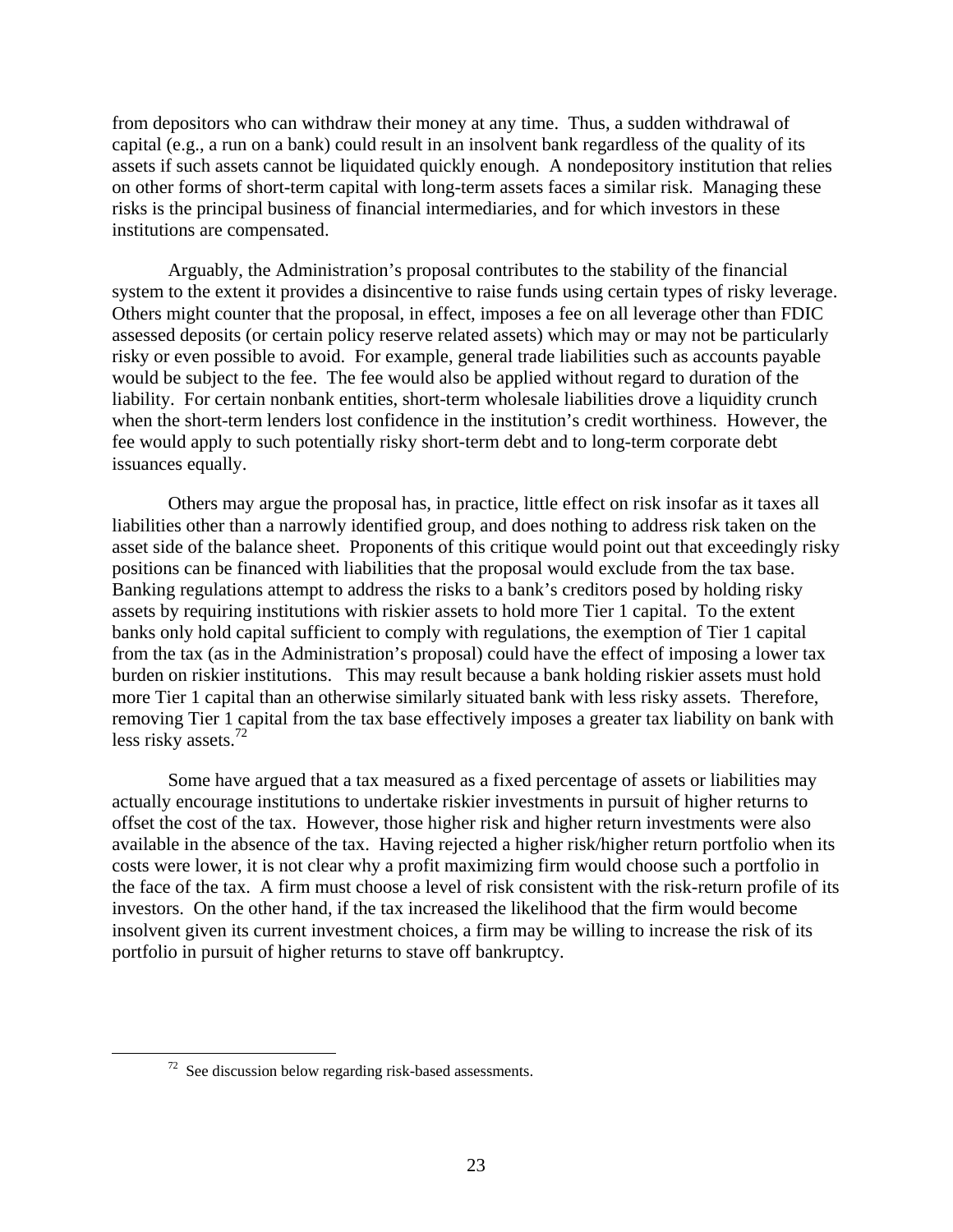#### **C. Other Bank Tax Alternatives**

## **1. Income tax**

An alternative to a liability-based assessment on financial firms might be an incomebased tax on financial firms. Arguably an income-based tax implicitly takes into account a firm's ability to pay the tax. Proponents of an income-based tax might argue that such a tax would be less complicated than a liability-based tax and would be relatively easy to administer, because it could be superimposed on the existing income tax framework.

Opponents of an income-based tax on financial firms might argue that such a tax would be assessed on firms that did not receive TARP funds or have repaid TARP funds. An income tax on financial firms could effectively obligate such firms to pay for the losses in the automotive, insurance, and mortgage industries, because companies in such industries have significant current losses and losses that will be carried over into future taxable years, and likely will not be subject to a tax on income. Opponents also might point out that an income tax would not reduce financial firms' risky investment practices. Instead, an additional income tax could serve to incentivize such firms to strive for higher returns on capital investments to recoup the additional tax, thus encouraging riskier, higher-yielding investments. Moreover, administration of a special income tax is complicated where, as is nearly always the case, the financial firm is a member of a consolidated group, with taxable income determined on a consolidated group (not separate entity) basis. Administration of the tax would require allocation of items of income and expense between the financial and non-financial members of the group; allocation issues would tend to increase avoidance opportunities as well as require more complex rules.

In response to concerns about excessive risk-taking, an income-based tax could be structured to increase taxable income through the disallowance of all or a portion of the deduction for commissions and other performance-based compensation. This adjustment could serve to reduce the incentive for risky investment behaviors at least in the case of financial intermediaries where compensation is determined on a performance basis. On the other hand, this approach could be criticized as overbroad in penalizing compensation for high performance unrelated to risk.

#### **2. Excess profits tax**

An excess profits tax typically is a tax levied on a firm that makes extraordinarily large profits. Historically, excess profits taxes have been imposed in times during which certain industries' profits escalated due to unusual circumstances, such as wartime production.<sup>73</sup> In

 <sup>73</sup> An excess profits tax was imposed in the United States during World Wars I and II and the Korean War primarily as a mechanism to capture wartime profits that exceeded normal peacetime profits.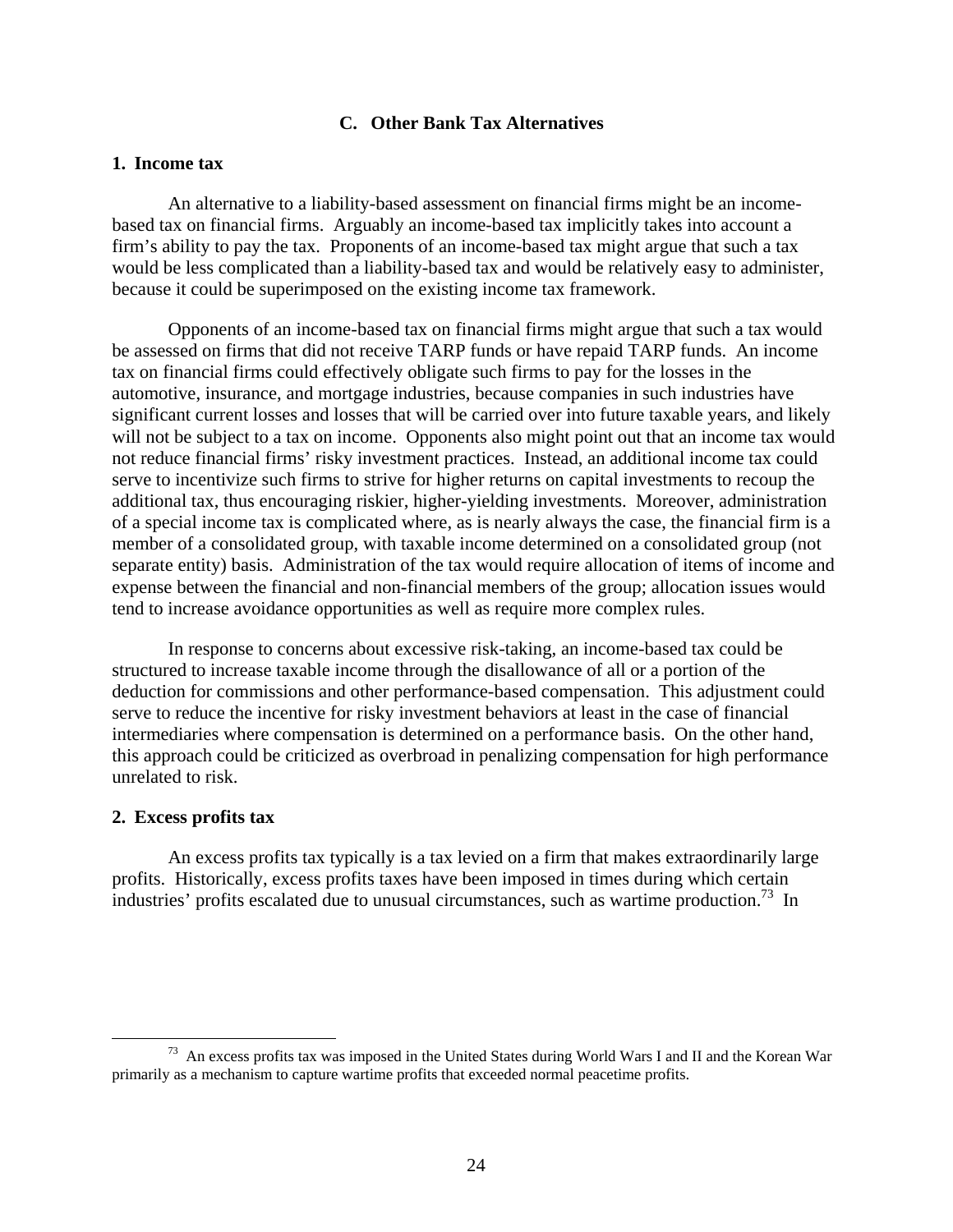general, an excess profits tax is levied on profits in excess of a pre-established normal amount.<sup>74</sup> An excess profits tax generally is treated in the same manner as an income tax.

Advocates of an excess profits tax may contend that such a tax is the most efficient way to raise money from financial firms. To the extent that higher rates of return are associated with high levels of risk, an excess profits tax could be structured as a levy with respect to excess profits derived from the investment of Tier 1 capital. An excessive return on Tier 1 capital suggests that a bank may be underestimating its investment risk and that more capital should be set aside to offset such risk. The tax would complement the regulatory insurance scheme by requiring the bank to pay for the risk arguably underestimated by the regulators.<sup>75</sup>

Opponents may argue that an excess profits tax creates a disincentive to capital investment because it dampens the rewards to higher investment risks. Moreover, normal and excessive profits are terms that cannot be accurately determined. Poor experiences with prior excess profits taxes could demonstrate that such taxes are unsound.<sup>76</sup> An excess profits tax could also be criticized for the difficulties in administering the tax (such as documenting the amount subject to tax).

# **3. Risk-based assessments**

U.S. bank regulatory capital requirement standards are generally based on the Basel Accords,<sup>77</sup> the guiding principle of which is that capital standards should be risk-based. In effect, riskier assets require more capital to be held to absorb potential losses.78 Specific capital requirements are subject to minor variation among the OCC, FDIC, Federal Reserve, OTS and NCUA, but generally, banks are required to hold some minimum level of Tier 1 capital (e.g., three percent of adjusted total assets) and satisfy a minimum risk-based capital ratio (e.g., a ratio of total capital to risk-weighted assets of eight percent).79 The minimum risk-based capital ratio

76 See e.g., The Tax Foundation, *Financing Defense: Is an Excess Profits Tax the Solution?* Dec. 1, 1950 available at http://www.taxfoundation.org/news/printer/1450.html.

77 See Congressional Research Service, *The Basel Accords: The Implementation of II and the Modification of I (RL 33278)*, February 21, 2006, by Walter W. Eubanks, available at http://www.crs.gov/ReportPDF/RL33278.pdf.

78 See Congressional Research Service, *Who Regulates Whom? An Overview of U.S. Financial Supervision (R40249),* December 14, 2009, by M. Jickling and E. Murphy, available at http://www.crs.gov/ReportPDF/R40249.pdf.

 $74$  An excess profits tax can be contrasted with the windfall profits tax imposed on crude oil in the 1980s. The windfall profits tax was an excise tax on each barrel of oil produced, without reference to the amount of profit earned on the sale of the oil.

<sup>75</sup> See, e.g., Lee A. Sheppard, *Alternatives to the Obama Banking Fee,* 126 *Tax Notes* 898 (Feb. 22, 2010). The author suggests that in computing the return on Tier 1 capital, the numerator could be taxable income with an add-back for excessive compensation as a way to effectively impose a tax on excessive compensation. However, it is not clear how, among other things, taxable income would be computed for members of a consolidated group or why taxable income is an appropriate economic measure of return on Tier 1 capital.

<sup>79</sup> *Ibid*.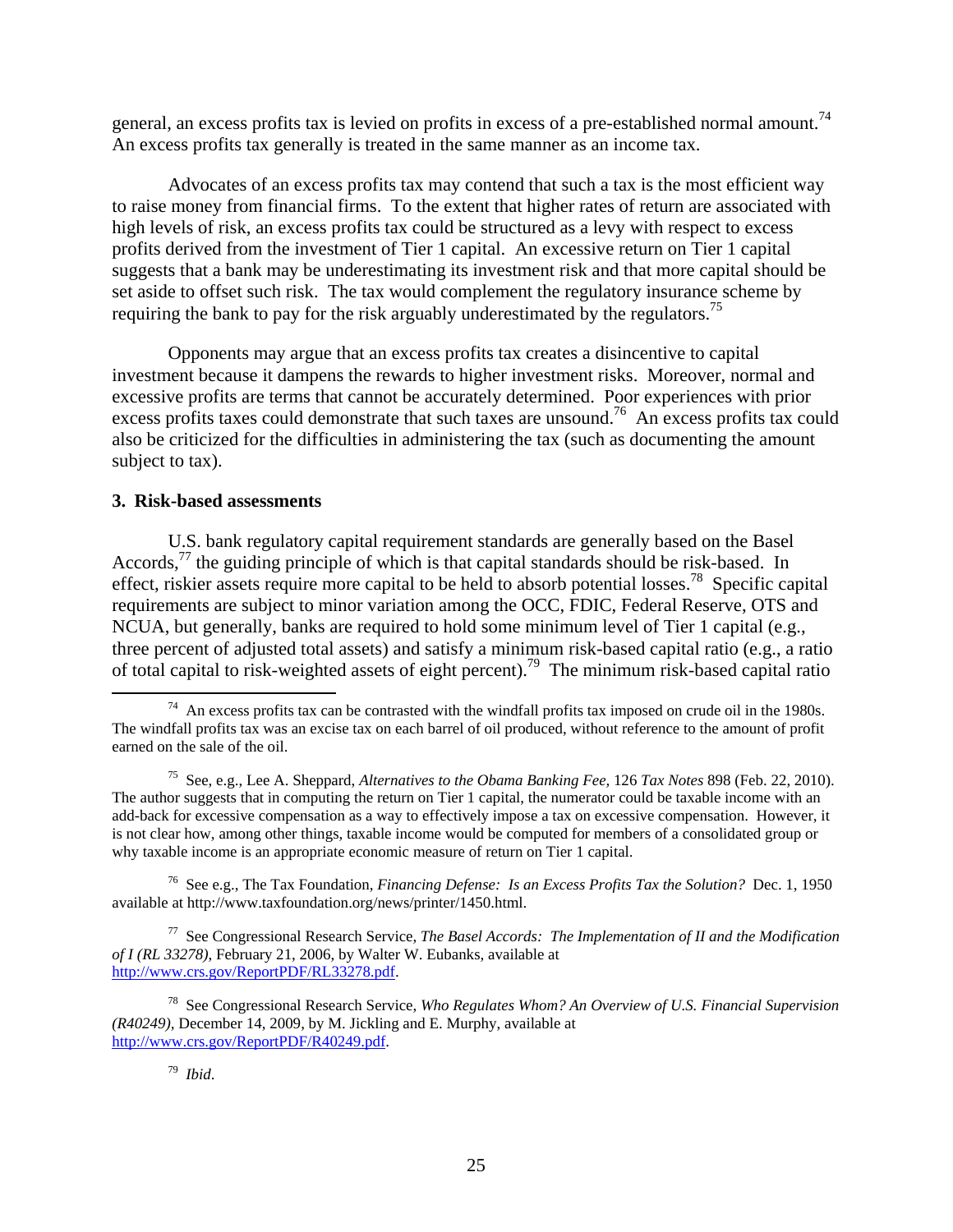applies to the value of each asset, and a risk-weighting determines what percentage of the base ratio will apply. Thus, for example, under the Basel Accords, very safe assets (such as AAArated sovereign debt, and cash) are assigned a risk-weighting of zero percent. Thus, the amount of capital held against \$10,000 of U.S. Treasury bills is  $$10,000 * 0.08 * 0 = 0$ . In contrast, a \$10,000 loan to a private entity receives a risk-weighting of 100 percent, requiring an amount equal to eight percent of the value of the asset (in this case  $$800 = $10,000 * (0.08 * 1.0)$ ) to be held as capital against it.

An alternative to a liability-based tax might be a tax on risk-weighted assets. Under this approach a tax might be applied to a financial institution on the relative riskiness of its assets. Such an approach would impose a greater tax on institutions that assume greater risk on the asset side of the balance sheet. Standards of riskiness could be based on bank regulatory measures of risk-weighted assets. Some might argue such an approach would cede too much authority to bank regulators (who define and modify the risk-weighting scheme) and accounting standards boards (who may modify accounting standards defining on- and off-balance sheet assets). It would also be necessary to establish risk-weighting guidelines for institutions not subject to the Basel-based standards. Moreover, different methods for calculating risk-weighted assets will apply to certain very large banks in the  $U.S.^{80}$ 

Some might argue that the Administration's liability-based tax might reward investment in risky assets, an undesirable result that might be avoided with a risk-weighted asset based tax. The Administration's proposal is a tax on covered liabilities defined as total assets less Tier 1 capital, less FDIC-assessed deposits and/or certain insurance policy reserves. A given bank's Tier 1 capital amount is, however, a function of risk inherent in its assets. That is, the more risky a bank's assets the greater amount of Tier 1 capital it must hold. As a result, a bank with riskier assets would tend to hold more Tier 1 capital and could therefore pay less tax under the Administration's proposal than a similarly situated bank with less risky assets.

A risk-based tax, however, has the effect of taxing more heavily certain lending activities some seek to encourage. Because commercial loans are assigned the highest risk-weight of 100 percent, a tax on risk-based assets could prove a disincentive for an institution to make such loans (including loans to small businesses). Some might also argue that the risk weighting scheme as applied in the banking industry would be ill-suited for use in other industries which could be subject to such a tax. The fundamental business models and risks faced by a depository institution and an insurance company are quite different.

<sup>&</sup>lt;sup>80</sup> In December 2007, Federal banking regulators issued a final rule for implementation of the Basel II Capital Accord in the U.S. It is expected that only banks with at least \$250 billion in consolidated total assets or at least \$10 billion of on-balance sheet foreign exposure will be subject to Basel II's advanced rating-based approach for calculating risk-based capital requirements. See Congressional Research Service, *Basel II in the United States: Progress Toward a Workable Framework (RL34485)*, May 18, 2008 by Walter W. Eubanks, available at http://www.crs.gov/ReportPDF/RL34485.pdf.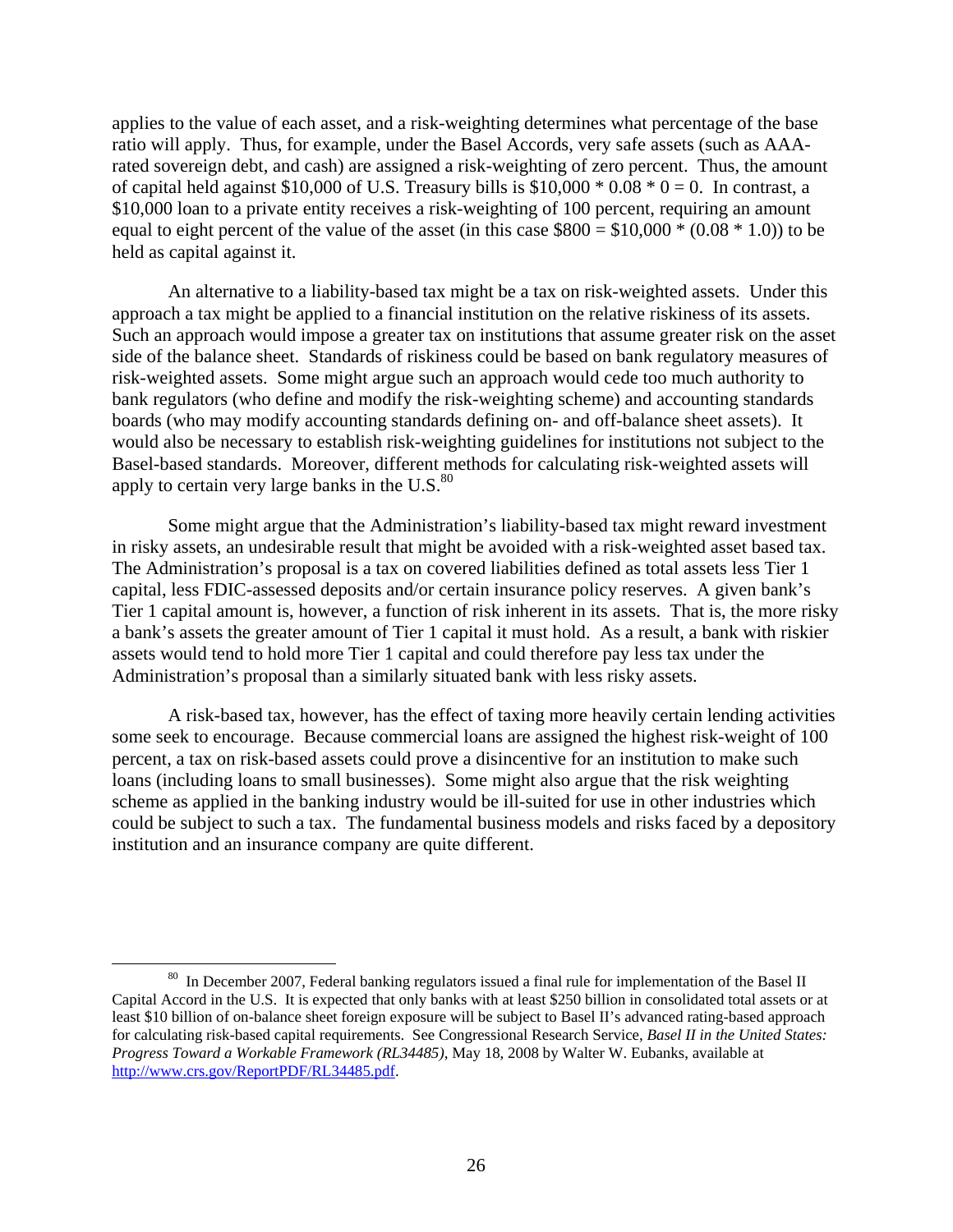#### **4. Tax linked to benefits received under the TARP**

Some have criticized the Administration's proposal for not directly linking the tax due to the benefits received. They suggest that responsibility for recovering TARP losses (if any) should be borne proportionately (in some fashion) by TARP beneficiaries. One such proposal suggests levying a tax on the difference between a covered entity's assets at the end of August 2008 (i.e., before the bankruptcy of Lehman Brothers) and its current level of capital.<sup>81</sup> Such a tax would, arguably, require a firm to pay an amount proportionate to the support received, assuming such support was linked to the size of assets prior to the financial crisis. Another proposal in a similar vein suggests a tax linked to the value of an implicit government guarantee of large financial institutions.<sup>82</sup> Such a tax might be linked to the difference in the cost of capital of small and large institutions pre- and post-financial crisis. The argument is that adopting a "too big to fail" approach to large institutions results in an implicit subsidy to large financial institutions measurable by the relative cost of funds for large institutions relative to other banks before and after the crisis. $83$ 

The Administration and others argue that a tax focused only on direct TARP recipients overlooks the benefit of a functioning financial system enjoyed by all financial institutions and by the public more broadly. If the pool of TARP beneficiaries is defined broadly, then some might argue that a tax on beneficiaries should similarly be applied broadly. Opponents of levying a tax only on TARP recipients also note that the entities requiring the most support may be the least capable of repaying it, and attempting to recover a greater share of funds from still struggling entities would be counterproductive.

## **5. International approaches**

Certain European governments have enacted bank taxes (or fees) or are considering enacting one in some form or another. Sweden was the first European country to create a bank stability fund, intended to provide direct support to Swedish financial institutions in the event of another financial crisis. In 2008, the Swedish Parliament enacted the Act on Government Support to Credit Institutions.<sup>84</sup> Generally, the Act establishes a fund to equal approximately 2.5 percent of Sweden's GDP within 15 years which would be available to the Swedish National Debt Office in the event of severe economic distress. To capitalize the fund, the Swedish government provided an initial SEK 15 billion. The act provides for additional payments to the

 <sup>81</sup> Douglas W. Diamond and Anil K. Kashyap*, Return Our Investment*, Jan. 19, 2010, available at http://www.nytimes.com/2010/01/20/opinion/20diamond.html.

 $82$  Cornelius Hurley, Banks Need to Return Subsidy, Jan. 27, 2010, available at http://www.boston.com/bostonglobe/editorial\_opinion/oped/articles/2010/01/27/banks\_need\_to\_return\_subsidy/

<sup>&</sup>lt;sup>83</sup> Dean Baker and Travis McArthur, "The Value of the 'Too Big to Fail' Big Bank Subsidy," Center for Economic and Policy Research Issue Brief, September 2009, available at http://www.cepr.net/documents/publications/too-big-to-fail-2009-09.pdf/

 $84$  See http://www.sweden.gov.se/sb/d/5825/a/115368 and http://www.sweden.gov.se/content/1/c6/12/06/01/429ac020.pdf.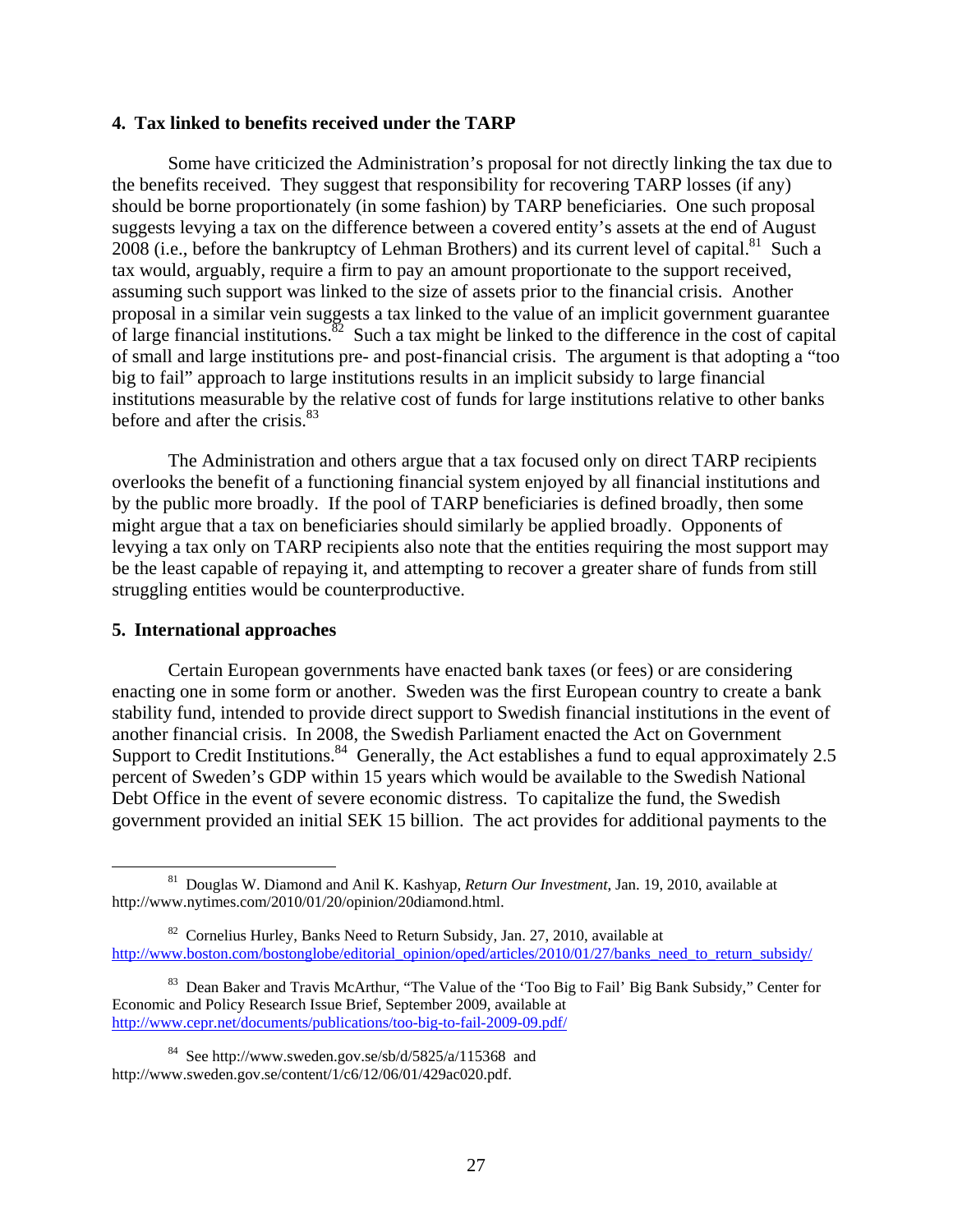fund from, among other sources, a "stability fee" levied on certain financial institution liabilities at a rate of 0.036 percent.

Other European countries considering a levy on banks include the United Kingdom,<sup>85</sup> Austria, <sup>86</sup> France, and Germany. Similar to the Swedish law, a German proposal, approved by the German Cabinet on March 31, 2010, would establish a common fund, funded by a financial institution levy, which would be used in the event of a future financial crisis. $87$ 

The International Monetary Fund is studying a tax on financial institutions, among other options, as a mechanism to create a global insurance fund for banks.<sup>88</sup> Among the taxes under consideration by the IMF are a transaction-based tax (so-called "Tobin Tax") under which a tax would be assessed on each financial transaction,<sup>89</sup> a balance sheet tax (similar to the Administration's Proposal), and an excess profits tax.

#### **6. Proposed financial regulatory reform legislation**

The Administration's proposal is designed to cover the cost of support already provided to financial and other institutions. Some argue that such a scheme represents an implicit, but unfunded, guarantee of large financial institutions by the Federal government. Another approach, taken by two financial regulatory reform bills in Congress, would make such a guarantee explicit in the form of a pre-funded dissolution or support fund.

On December 11, 2009, the House of Representatives passed the Wall Street Reform and Protection Act of  $2009^{90}$  which would, among other things, establish a new dissolution authority for the Treasury and the FDIC with respect to bank holding companies, systemically important financial firms, and insurance companies.91 The bill would create a Systemic Dissolution Fund pre-funded, up to a maximum of \$150 million, by FDIC assessments on large companies.

88 http://www.imf.org/external/pubs/ft/survey/so/2010/int011110a.htm.

<sup>89</sup> A transaction tax has been criticized for its lack of administrability and negative effect on liquidity, among other issues. See e.g., http://aswathdamodaran.blogspot.com/2009/11/tax-on-financial-transactions-goodor.html.

 $90$  H.R. 4173.

91 See, Congressional Research Service, *Financial Regulatory Reform and the 111th Congress (R40975),* December 30, 2009, by E. Murphy, et al., available at http://www.crs.gov/ReportPDF/R40975.pdf.

 <sup>85</sup> See *Wall Street Journal*, "Moves to Tax Banks to Pay for Bailouts Gain Steam," March 29, 2010.

<sup>&</sup>lt;sup>86</sup> See Federal Chancellery of Austria 3/01/2010 press release "Federal government calls for bank tax" available here: http://www.bka.gv.at/site/infodate 01.03.2010/6892/default.aspx#id38670.

 $87$  http://www.thelocal.de/money/20100331-26245.html; http://dealbook.blogs.nytimes.com/2010/03/31/germany-readies-bank-tax-for-future-bailouts/